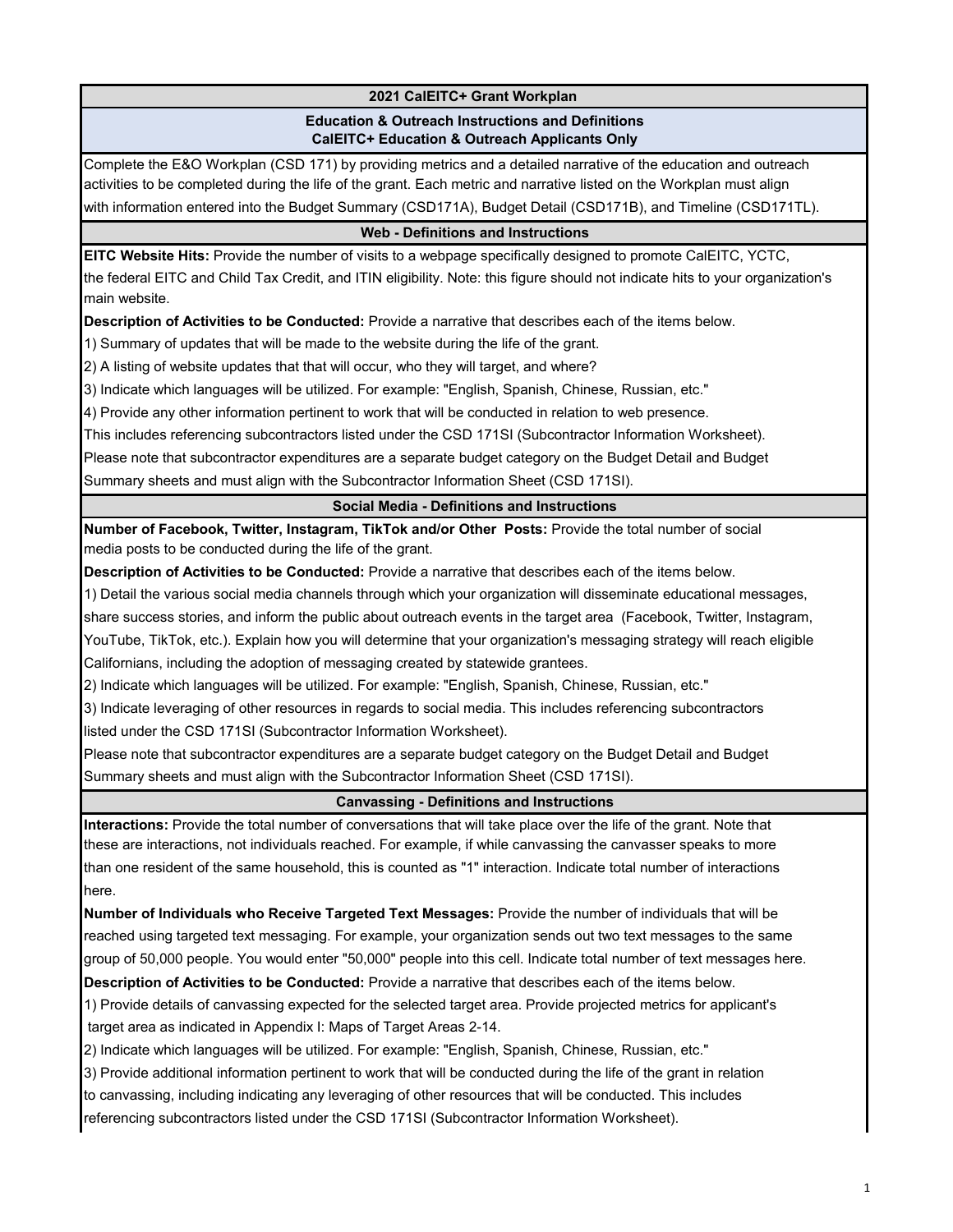### **2021 CalEITC+ Grant Workplan**

Please note that subcontractor expenditures are a separate budget category on the Budget Detail and Budget Summary sheets and must align with the Subcontractor Information Sheet (CSD 171SI).

### **Media - Definitions and Instructions**

**Impressions Definition:** Calculate impressions based on total unique visits/views per month. In other words, what is the estimated unduplicated count of the particular media outreach for the life of the grant? For example, a transit ad may run for four weeks during a month and have a reach of 80,000. However, the same people view that ad every week, so the impressions from that transit ad are realistically 20,000. Another example is that a radio ad is played on a station with a reach of 1,500,000 people a month. If the radio ad ran only twenty times in a month, it has a more realistic impression of 50,000 (1.5 million/30 days in the month = 50,000).

Most vendors will provide these actual impressions as part of their agreement.

**Impressions of Printed, Paid Radio, Radio PSAs, Paid Television Ads, Television PSAs, Billboards,**

**Transit, Internet/Website, and Social Media/Boosted Ads:** Indicate the number of projected impressions for the various ads. Indicate total number of impressions here.

**Description of Activities to be Conducted:** Provide a narrative that describes each of the items below.

1) For each type of advertisement, please detail why it would be effective in the indicated target area and how ads will be managed. For each type of ad, indicate how applicant will provide CSD a monthly breakdown of advertisement impressions.

2) Provide details for any local press event(s) expected and whether applicant will seek to obtain print/online, radio, or television coverage of the event(s).

3) Indicate which languages will be utilized. For example: "English, Spanish, Chinese, Russian, etc."

4) Indicate leveraging of other resources in regards to media. This includes referencing subcontractors listed under the CSD 171SI (Subcontractor Information Worksheet).

Please note that subcontractor expenditures are a separate budget category on the Budget Detail and Budget Summary sheets and must align with the Subcontractor Information Sheet (CSD 171SI).

# **Collateral Messaging - Definitions and Instructions**

**Flyers/Brochures Distributed**: Indicate the total number of brochures/flyers that will be provided to eligible Californians in the target area. This may include, but is not limited to: distributing flyers at the end of an event, flyers distributed to people who enter a career-center, brochures disseminated to school children to bring home to their parents, etc. Do not include brochures distributed to partners or left at places like coffee shops. Please detail those efforts in the narrative, but do not add them as a projection.

**Number of Individuals who Receive Direct Mailers:** Provide the number people who will receive a direct mailer. Indicate total number of direct mailers here.

**Description of Activities to be Conducted:** Provide a narrative that describes each of the items below.

1) Broad overview of flyer/brochure distribution, including leveraging of resources. Overview should match the metrics listed above.

2) A list of direct mailers that will be sent out. Overview should match total listed above.

3) Provide details about each expected newsletter and how it will reach eligible Californians in the target area.

4) Indicate which languages will be utilized. For example: "English, Spanish, Chinese, Russian, etc."

5) Provide any other additional information pertinent to work conducted during the month in relation to complimentary messaging, including indicating any leveraging of other resources. This includes referencing subcontractors listed under the CSD 171SI (Subcontractor Information Worksheet).

Please note that subcontractor expenditures are a separate budget category on the Budget Detail and Budget Summary sheets and must align with the Subcontractor Information Sheet (CSD 171SI).

**Group Events - Definitions and Instructions**

**Number of Events:** Provide the total number of Group Events that will take place during the life of the grant.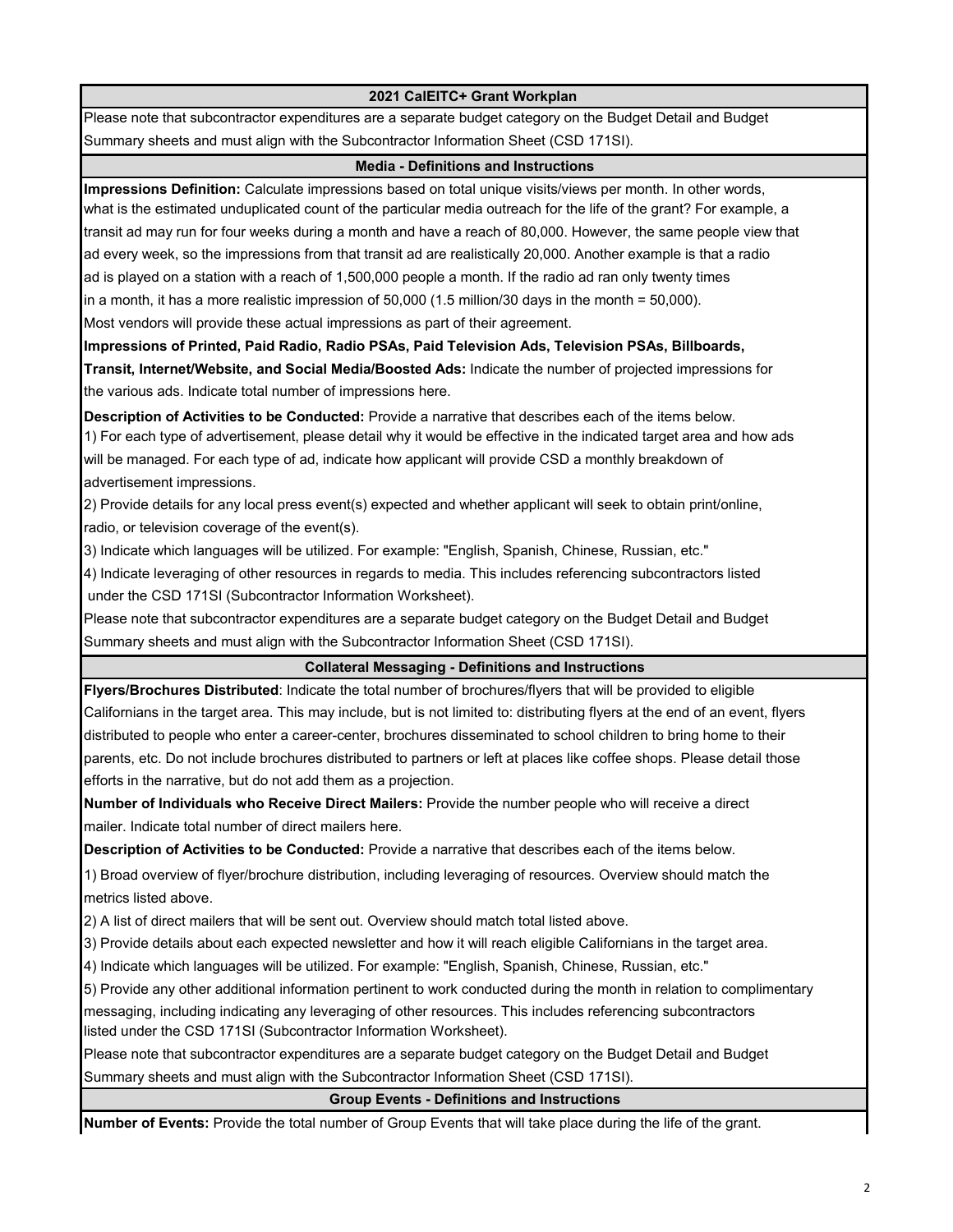**2021 CalEITC+ Grant Workplan Description of Activities to be Conducted:** Provide a narrative that describes each of the items below. 1) Provide details of group events expected for the target area. 2) Provide projected metrics for applicant's target area as indicated in Appendix I: Maps of Target Areas 2-14. 3) Indicate which languages will be utilized. For example: "English, Spanish, Chinese, Russian, etc." 4) Provide additional information pertinent to work conducted during the month in relation to group events, including indicating any leveraging of other resources. This includes referencing subcontractors listed under the CSD 171SI (Subcontractor Information Worksheet). Please note that subcontractor expenditures are a separate budget category on the Budget Detail and Budget Summary sheets and must align with the Subcontractor Information Sheet (CSD 171SI). **Other - Definitions and Instructions Directions:** Provide clear and concise definitions for outreach activity "other." **Outreach Activity "Other" Name: Outreach Activity "Other" Category: Catgory Projection Definition: Definition of "Description of Activities To Be Conducted"** (Provide order to match narrative in Workplan) 1) Indicate which languages will be utilized. For example: "English, Spanish, Chinese, Russian, etc."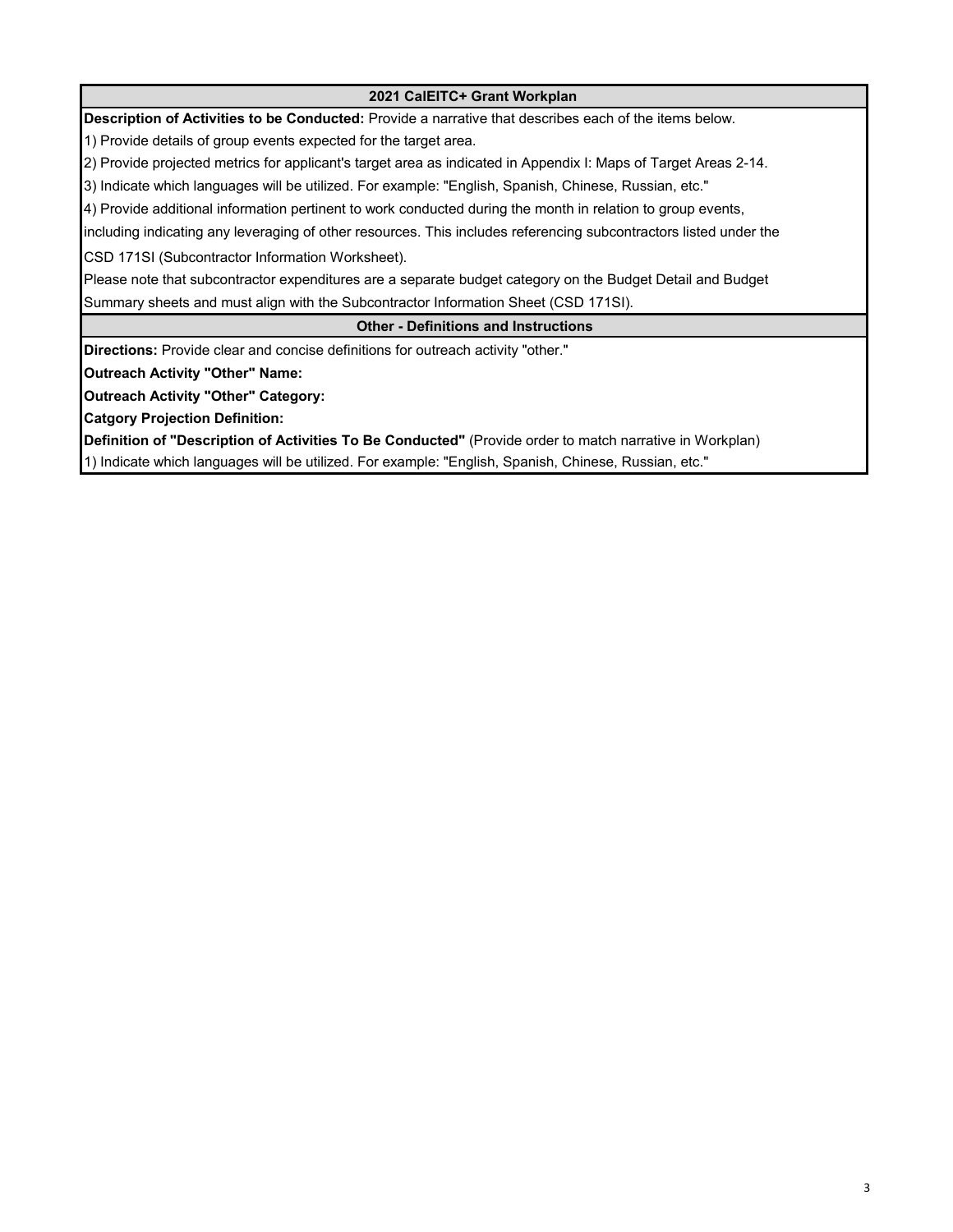| State of California                              |
|--------------------------------------------------|
| DEPARTMENT OF COMMUNITY SERVICES AND DEVELOPMENT |
| 2021 CalEITC+ Grant                              |
| Education & Outreach Workplan                    |
| CSD 171 (Rev. 10/2021)                           |

|                                                                                                                                                                                                                                                                                                                                         | 2021 CalEITC+ Grant Education & Outreach Workplan |                      |                         |  |  |  |  |
|-----------------------------------------------------------------------------------------------------------------------------------------------------------------------------------------------------------------------------------------------------------------------------------------------------------------------------------------|---------------------------------------------------|----------------------|-------------------------|--|--|--|--|
| Organization Name:                                                                                                                                                                                                                                                                                                                      |                                                   | Representative:      |                         |  |  |  |  |
| Telephone Number:                                                                                                                                                                                                                                                                                                                       |                                                   | Email:               |                         |  |  |  |  |
|                                                                                                                                                                                                                                                                                                                                         |                                                   | <b>Target Area:</b>  |                         |  |  |  |  |
|                                                                                                                                                                                                                                                                                                                                         |                                                   | <b>Grant Amount:</b> |                         |  |  |  |  |
| Projected CalEITC+ Education and Outreach Grant Activities                                                                                                                                                                                                                                                                              |                                                   |                      |                         |  |  |  |  |
| Enter a summary of projected education and outreach activities to be performed over the life of the grant below. Enter the metrics for each category and detail the<br>activities to be conducted. Refer to the "E&O Workplan Instructions" for definitions and instructions for each category and how to interpret projection metrics. |                                                   |                      |                         |  |  |  |  |
| <b>Outreach Activity</b>                                                                                                                                                                                                                                                                                                                | Category                                          |                      | <b>Projected Number</b> |  |  |  |  |
| Web                                                                                                                                                                                                                                                                                                                                     | EITC Website Hits:                                |                      |                         |  |  |  |  |
|                                                                                                                                                                                                                                                                                                                                         | <b>Description of Activities to be Conducted</b>  |                      |                         |  |  |  |  |
| Type text here                                                                                                                                                                                                                                                                                                                          |                                                   |                      |                         |  |  |  |  |
| <b>Outreach Activity</b>                                                                                                                                                                                                                                                                                                                | Category                                          |                      | <b>Projected Number</b> |  |  |  |  |
|                                                                                                                                                                                                                                                                                                                                         | Facebook Posts:                                   |                      |                         |  |  |  |  |
| <b>Social Media</b>                                                                                                                                                                                                                                                                                                                     | <b>Twitter Posts:</b>                             |                      |                         |  |  |  |  |
|                                                                                                                                                                                                                                                                                                                                         | Other Posts (Instagram, TikTok, etc.):            |                      |                         |  |  |  |  |
| Type text here                                                                                                                                                                                                                                                                                                                          | <b>Description of Activities to be Conducted</b>  |                      |                         |  |  |  |  |
|                                                                                                                                                                                                                                                                                                                                         |                                                   |                      | 4                       |  |  |  |  |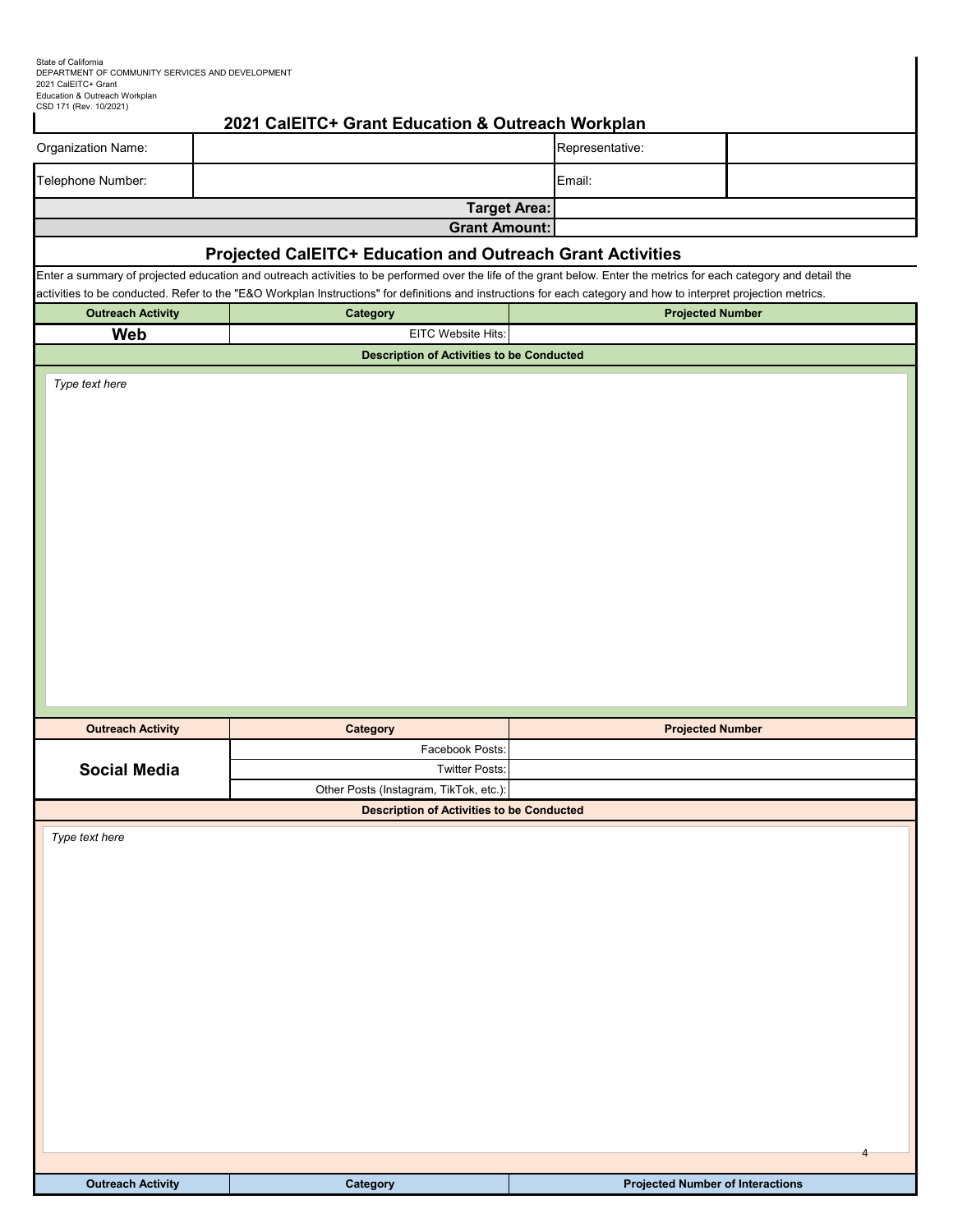| Organization Name:       |                                                              | Representative:                        |   |
|--------------------------|--------------------------------------------------------------|----------------------------------------|---|
| Telephone Number:        |                                                              | Email:                                 |   |
|                          |                                                              |                                        |   |
|                          | <b>Target Area:</b><br>Canvassing in Targeted Neighborhoods: |                                        |   |
| Canvassing               | Text Messages:                                               |                                        |   |
|                          | Phone Calls:                                                 |                                        |   |
|                          | <b>Description of Activities to be Conducted</b>             |                                        |   |
| Type text here           |                                                              |                                        |   |
|                          |                                                              |                                        |   |
|                          |                                                              |                                        |   |
|                          |                                                              |                                        |   |
|                          |                                                              |                                        |   |
|                          |                                                              |                                        |   |
|                          |                                                              |                                        |   |
|                          |                                                              |                                        |   |
|                          |                                                              |                                        |   |
|                          |                                                              |                                        |   |
|                          |                                                              |                                        |   |
|                          |                                                              |                                        |   |
|                          |                                                              |                                        |   |
|                          |                                                              |                                        |   |
|                          |                                                              |                                        |   |
|                          |                                                              |                                        |   |
|                          |                                                              |                                        |   |
| <b>Outreach Activity</b> | Category                                                     | <b>Projected Number of Impressions</b> |   |
|                          | Printed Ads:                                                 |                                        |   |
|                          | Paid Radio Ads:<br>Radio PSAs:                               |                                        |   |
|                          | Paid Television Ads:                                         |                                        |   |
| <b>Media</b>             | Television PSAs:                                             |                                        |   |
|                          | Billboards:                                                  |                                        |   |
|                          | Transit Ads:                                                 |                                        |   |
|                          | Internet/Website Ad Impressions:                             |                                        |   |
|                          | Social Media Promoted/Boosted Ad Impressions:                |                                        |   |
|                          | <b>Description of Activities to be Conducted</b>             |                                        |   |
| Type text here           |                                                              |                                        |   |
|                          |                                                              |                                        |   |
|                          |                                                              |                                        |   |
|                          |                                                              |                                        |   |
|                          |                                                              |                                        |   |
|                          |                                                              |                                        |   |
|                          |                                                              |                                        |   |
|                          |                                                              |                                        |   |
|                          |                                                              |                                        |   |
|                          |                                                              |                                        |   |
|                          |                                                              |                                        |   |
|                          |                                                              |                                        |   |
|                          |                                                              |                                        |   |
|                          |                                                              |                                        |   |
|                          |                                                              |                                        |   |
| <b>Outreach Activity</b> | Category                                                     | <b>Projected Number</b>                | 5 |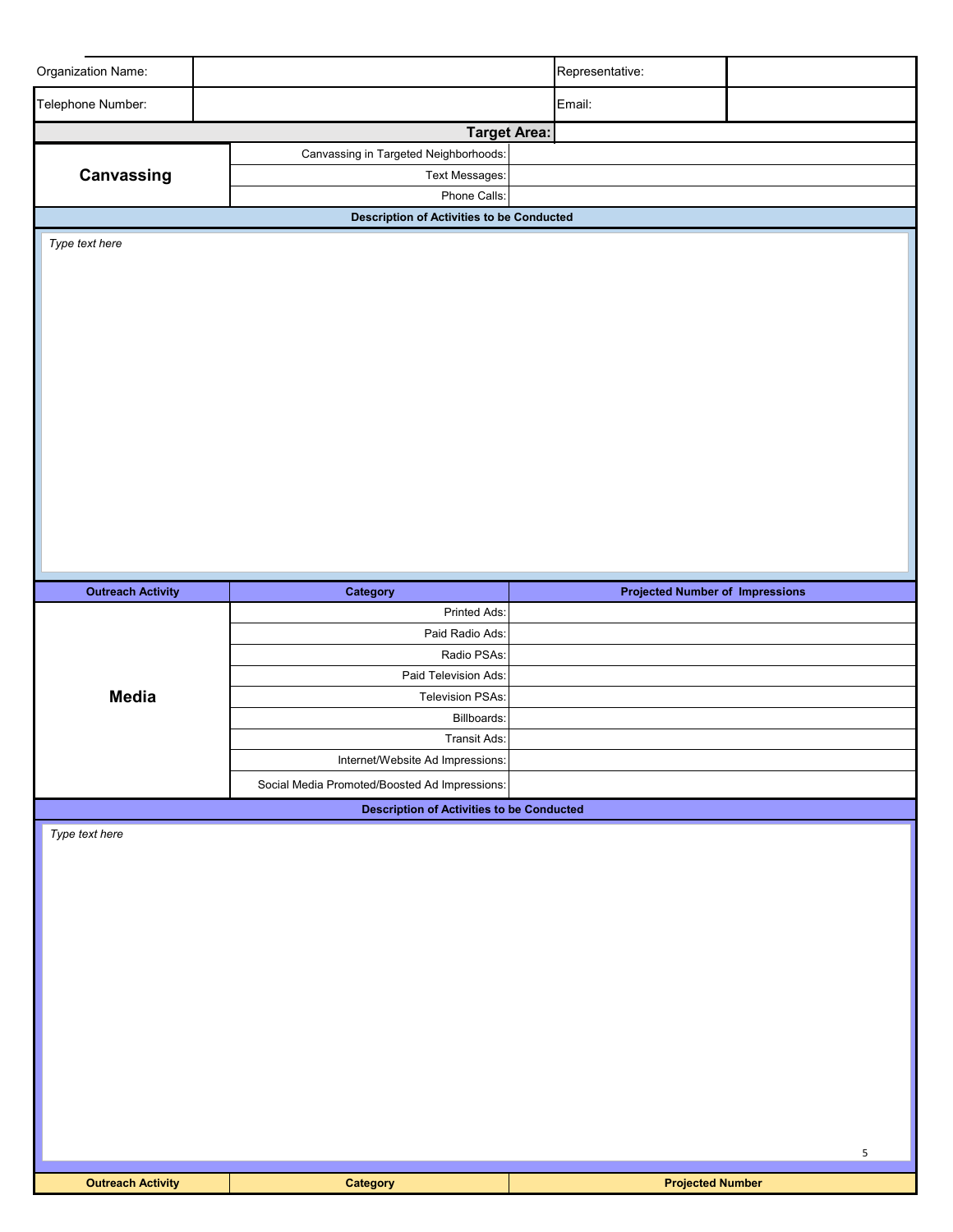| Organization Name:                |                                                  |                                                  |  | Representative:         |  |  |  |  |  |
|-----------------------------------|--------------------------------------------------|--------------------------------------------------|--|-------------------------|--|--|--|--|--|
| Telephone Number:                 |                                                  |                                                  |  | Email:                  |  |  |  |  |  |
|                                   |                                                  | <b>Target Area:</b>                              |  |                         |  |  |  |  |  |
| <b>Collateral Messaging</b>       |                                                  | Flyers/Brochures Distributed:                    |  |                         |  |  |  |  |  |
|                                   |                                                  | Individuals who Receive Direct Mailers:          |  |                         |  |  |  |  |  |
|                                   | <b>Description of Activities to be Conducted</b> |                                                  |  |                         |  |  |  |  |  |
| Type text here                    |                                                  |                                                  |  |                         |  |  |  |  |  |
|                                   |                                                  |                                                  |  |                         |  |  |  |  |  |
|                                   |                                                  |                                                  |  |                         |  |  |  |  |  |
|                                   |                                                  |                                                  |  |                         |  |  |  |  |  |
|                                   |                                                  |                                                  |  |                         |  |  |  |  |  |
|                                   |                                                  |                                                  |  |                         |  |  |  |  |  |
|                                   |                                                  |                                                  |  |                         |  |  |  |  |  |
|                                   |                                                  |                                                  |  |                         |  |  |  |  |  |
|                                   |                                                  |                                                  |  |                         |  |  |  |  |  |
|                                   |                                                  |                                                  |  |                         |  |  |  |  |  |
|                                   |                                                  |                                                  |  |                         |  |  |  |  |  |
|                                   |                                                  |                                                  |  |                         |  |  |  |  |  |
|                                   |                                                  |                                                  |  |                         |  |  |  |  |  |
|                                   |                                                  |                                                  |  |                         |  |  |  |  |  |
|                                   |                                                  |                                                  |  |                         |  |  |  |  |  |
|                                   |                                                  |                                                  |  |                         |  |  |  |  |  |
| <b>Outreach Activity</b>          |                                                  | Category                                         |  | <b>Projected Number</b> |  |  |  |  |  |
| <b>Group Events</b>               |                                                  | Group Events:                                    |  |                         |  |  |  |  |  |
|                                   |                                                  | <b>Description of Activities to be Conducted</b> |  |                         |  |  |  |  |  |
| Type text here                    |                                                  |                                                  |  |                         |  |  |  |  |  |
|                                   |                                                  |                                                  |  |                         |  |  |  |  |  |
|                                   |                                                  |                                                  |  |                         |  |  |  |  |  |
|                                   |                                                  |                                                  |  |                         |  |  |  |  |  |
|                                   |                                                  |                                                  |  |                         |  |  |  |  |  |
|                                   |                                                  |                                                  |  |                         |  |  |  |  |  |
|                                   |                                                  |                                                  |  |                         |  |  |  |  |  |
|                                   |                                                  |                                                  |  |                         |  |  |  |  |  |
|                                   |                                                  |                                                  |  |                         |  |  |  |  |  |
|                                   |                                                  |                                                  |  |                         |  |  |  |  |  |
|                                   |                                                  |                                                  |  |                         |  |  |  |  |  |
|                                   |                                                  |                                                  |  |                         |  |  |  |  |  |
|                                   |                                                  |                                                  |  |                         |  |  |  |  |  |
|                                   |                                                  |                                                  |  |                         |  |  |  |  |  |
|                                   |                                                  |                                                  |  |                         |  |  |  |  |  |
|                                   |                                                  |                                                  |  |                         |  |  |  |  |  |
| <b>Outreach Activity</b><br>Other |                                                  | Category                                         |  | <b>Projected Number</b> |  |  |  |  |  |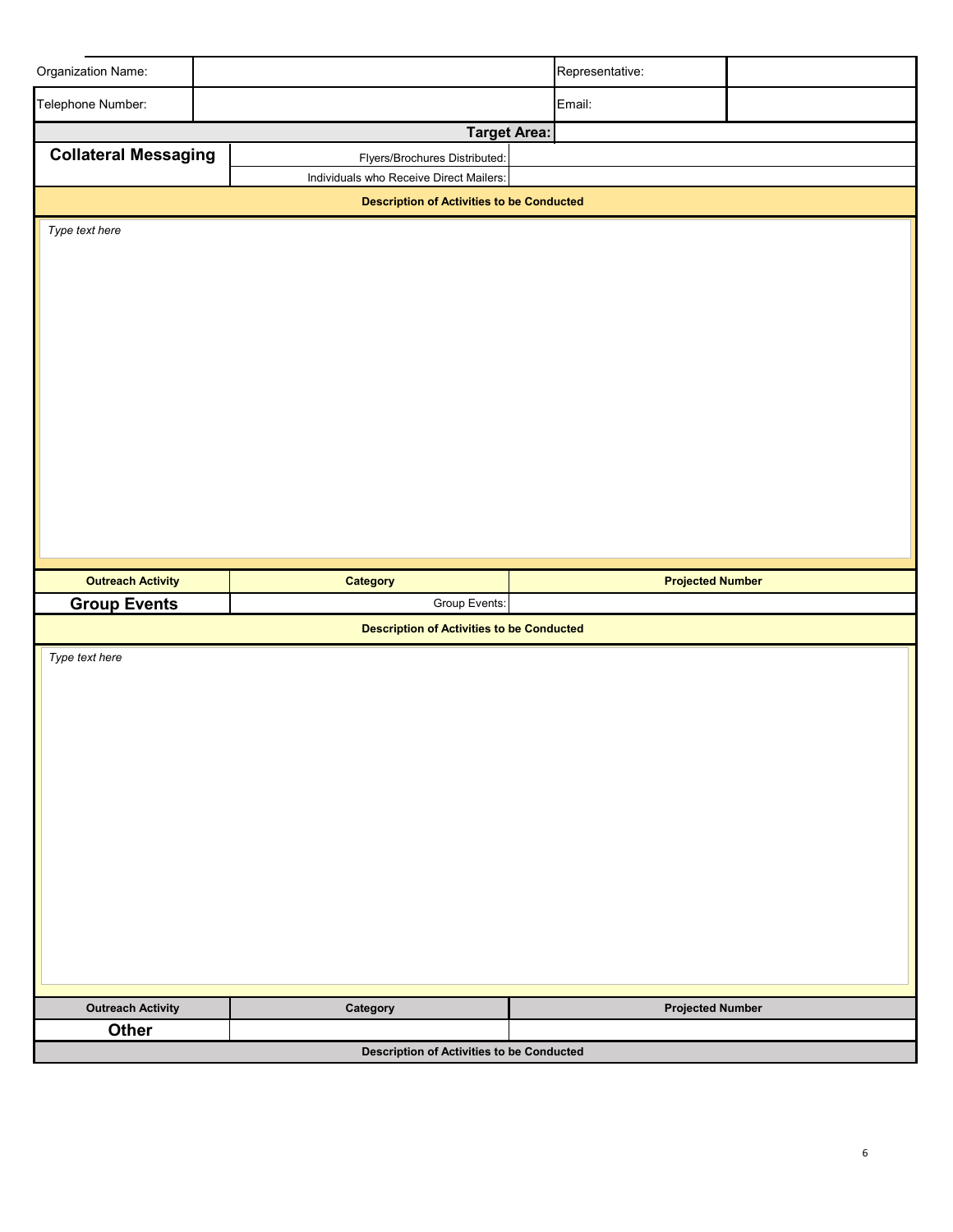| Organization Name: |                     | Representative: |  |
|--------------------|---------------------|-----------------|--|
| Telephone Number:  |                     | Email:          |  |
|                    | <b>Target Area:</b> |                 |  |
| Type text here     |                     |                 |  |
|                    |                     |                 |  |
|                    |                     |                 |  |
|                    |                     |                 |  |
|                    |                     |                 |  |
|                    |                     |                 |  |
|                    |                     |                 |  |
|                    |                     |                 |  |
|                    |                     |                 |  |
|                    |                     |                 |  |
|                    |                     |                 |  |
|                    |                     |                 |  |
|                    |                     |                 |  |
|                    |                     |                 |  |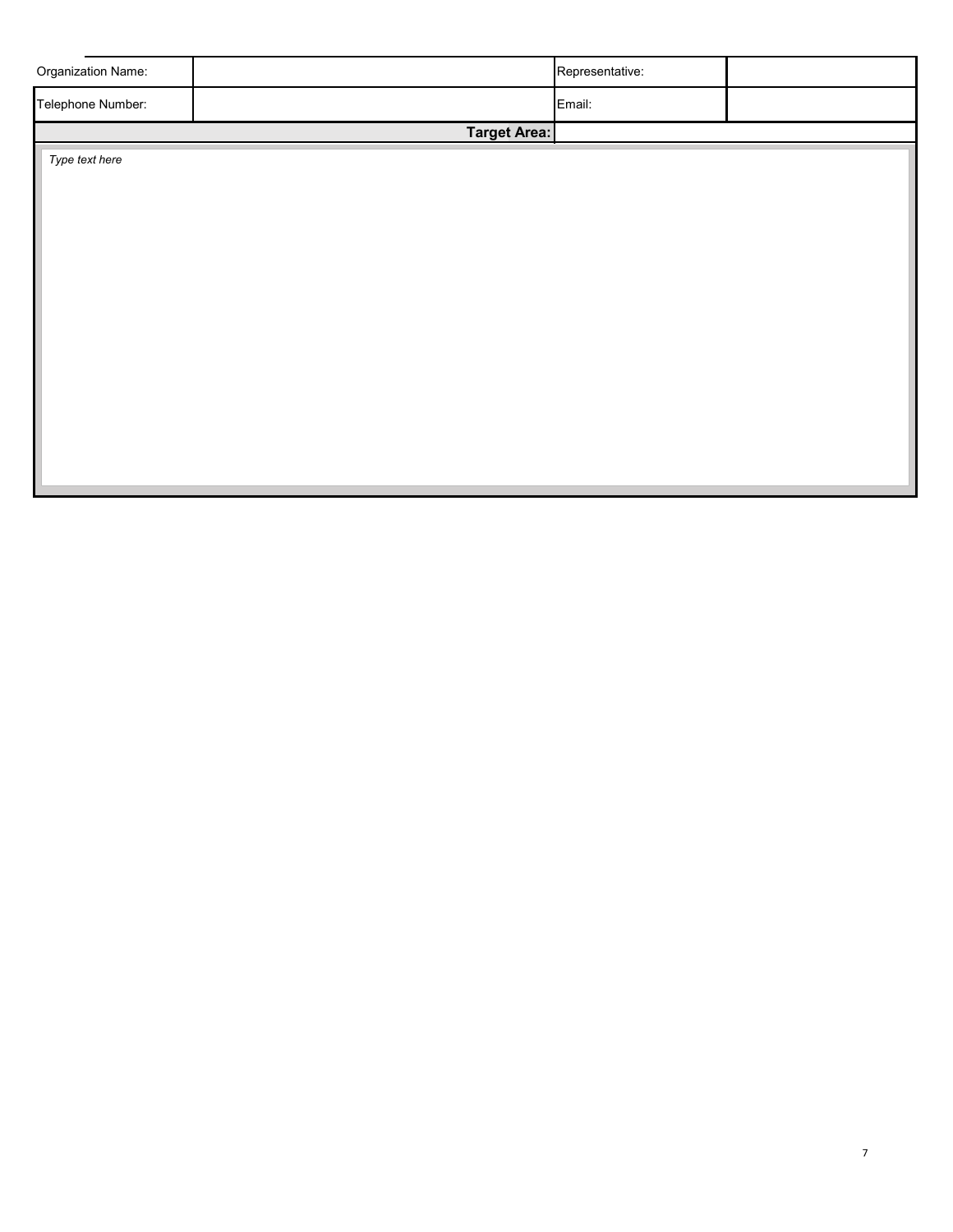### State of California DEPARTMENT OF COMMUNITY SERVICES AND DEVELOPMENT 2021 CalEITC+ Grant FTPA Workplan Instructions

| 2021 CalEITC+ Grant Workplan                                                                                     |                                                                                                                                                                                                                                                                                                                                                                                |  |  |  |  |
|------------------------------------------------------------------------------------------------------------------|--------------------------------------------------------------------------------------------------------------------------------------------------------------------------------------------------------------------------------------------------------------------------------------------------------------------------------------------------------------------------------|--|--|--|--|
|                                                                                                                  | <b>CalEITC+ Free Tax Preparation Assistance Workplan Instructions</b>                                                                                                                                                                                                                                                                                                          |  |  |  |  |
|                                                                                                                  | CalEITC+ and CalEITC+ FTPA Applicants                                                                                                                                                                                                                                                                                                                                          |  |  |  |  |
| <b>Existing Site</b>                                                                                             | Check this box if your organization currently manages a tax site that will be operational for<br>the 2021 tax year.                                                                                                                                                                                                                                                            |  |  |  |  |
| New Site for Tax Year 2021                                                                                       | Check this box if a new site will be in operation for the 2021 tax year.                                                                                                                                                                                                                                                                                                       |  |  |  |  |
| Name of Site and/or Online<br><b>Platform</b>                                                                    | Insert name of site and/or the online platform.                                                                                                                                                                                                                                                                                                                                |  |  |  |  |
| <b>Site Location</b><br>(Street Address and City)                                                                | Include the address for established site(s). If proposed new site(s), insert address if known;<br>if address is unknown, enter "to be determined" (TBD).                                                                                                                                                                                                                       |  |  |  |  |
| Site ID Number (SIDN)                                                                                            | For existing sites, provide the SIDN (Site Identification Number) for the site. Site ID numbers<br>are assigned by the IRS and begin with "S" followed by eight numbers.<br>For new sites, you may leave this blank initially, and then provide it once assigned.                                                                                                              |  |  |  |  |
| <b>PROJECTED Number of IRS</b><br><b>Certified Volunteers</b>                                                    | Indicate the total number of IRS certified volunteers that will provide free tax preparation<br>services for each site(s) for the 2021 tax year.                                                                                                                                                                                                                               |  |  |  |  |
| <b>PROJECTED</b> Total Core Hours<br>of Operation in Tax Year 2021                                               | Project the <b>total core hours</b> of operation hours for sites operating in 2021, regardless if it is<br>a new or established tax site.                                                                                                                                                                                                                                      |  |  |  |  |
| <u>PROJECTED</u><br><b>Total Hours of Extended</b><br><b>Operation for Tax Year 2021</b>                         | Project the total number of extended operation hours for sites operating in 2021,<br>regardless if it is a new or established site.                                                                                                                                                                                                                                            |  |  |  |  |
| <b>PROJECTED Total # of ITIN</b><br><b>Application Acceptance</b><br><b>Assistance for Tax Year 2021</b>         | Project the <b>total number</b> of ITIN application acceptance assistance for the 2021 tax year.<br>Applicants may accomplish this directly by assisting individuals with the completion of the<br>IRS Form W-7 Application for Individual Taxpayer Identification Number (ITIN) or by<br>referring applicants to subcontractors or partnered certified IRS Acceptance Agents. |  |  |  |  |
| <b>Federal Returns Completed</b><br>inTax Year 2020                                                              | Provide the total number of tax returns prepared at this specific site and/or online platform<br>in tax year 2020.                                                                                                                                                                                                                                                             |  |  |  |  |
| <b>PROJECTED</b><br><b>Federal Returns Completed</b><br>inTax Year 2021 (filed with<br>either an SSN or an ITIN) | Provide the <b>total number</b> of returns <b>projected</b> to be completed in tax year 2021. Include<br>returns filed with a Social Security Number (SSN) or an ITIN.                                                                                                                                                                                                         |  |  |  |  |
| <b>Free Tax Preparation</b><br><b>Assistance Education &amp;</b><br>Outreach                                     | Describe the methods used to increase awareness and promote the utilization of Volunteer<br>Income Tax Assistance (VITA), Tax Couseling for the Elderly (TCE), and other free tax<br>preparation assistance (FTPA) sites. This section is required for Statewide and LA<br>County CalEITC+ FTPA applicants only.                                                               |  |  |  |  |
| <b>Adding or Deleting Lines</b>                                                                                  | Add or delete lines to fit your specific needs. If adding lines, insert lines before the last line<br>to maintain pre-set print attributes.                                                                                                                                                                                                                                    |  |  |  |  |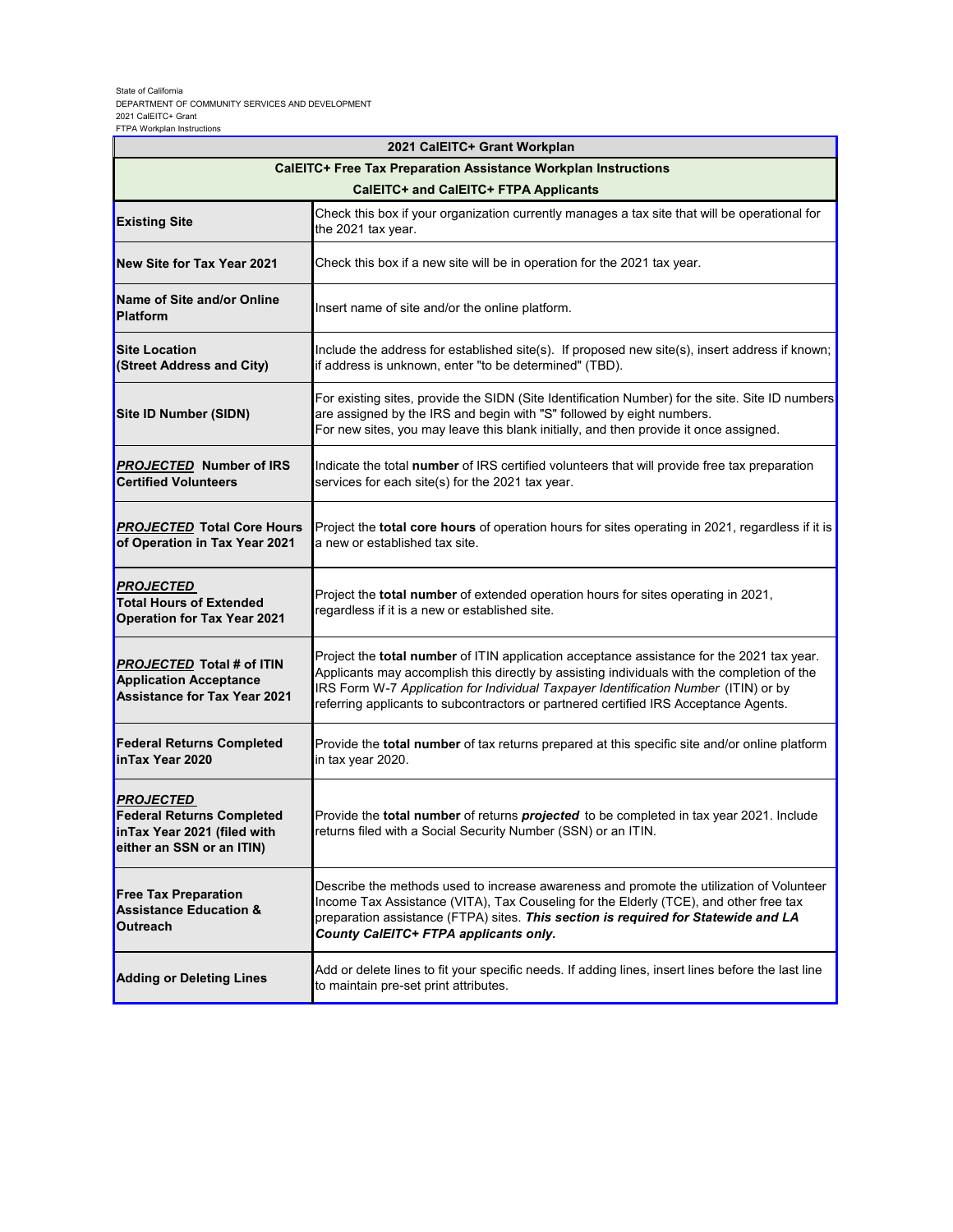State of California DEPARTMENT OF COMMUNITY SERVICES AND DEVELOPMENT 2021 CalEITC+ Grant Free Tax Preparation Assistance Workplan CSD 842 (Rev. 10/2021)

### **2021 CalEITC+ Free Tax Preparation Assistance Workplan**

|                         | Organization Name:            |                                               |                                                   |                             | Representative:                                                  |                                                                                    |                                                                                                              |                                                                                                     |                                                                       |                                                                                                                                |
|-------------------------|-------------------------------|-----------------------------------------------|---------------------------------------------------|-----------------------------|------------------------------------------------------------------|------------------------------------------------------------------------------------|--------------------------------------------------------------------------------------------------------------|-----------------------------------------------------------------------------------------------------|-----------------------------------------------------------------------|--------------------------------------------------------------------------------------------------------------------------------|
|                         | Telephone Number:             |                                               |                                                   |                             | E-mail Address:                                                  |                                                                                    |                                                                                                              |                                                                                                     |                                                                       |                                                                                                                                |
|                         |                               |                                               |                                                   |                             |                                                                  |                                                                                    | <b>Target Area:</b>                                                                                          |                                                                                                     |                                                                       |                                                                                                                                |
| <b>Existing</b><br>Site | New Site for<br>Tax Year 2021 | Name of Site and/or<br><b>Online Platform</b> | <b>Site Location</b><br>(Street Address and City) | Site ID<br>Number<br>(SIDN) | <b>PROJECTED</b><br>Number of IRS<br><b>Certified Volunteers</b> | <b>PROJECTED</b><br><b>Total Core</b><br>Hours of<br>Operation in<br>Tax Year 2021 | <b>PROJECTED</b><br><b>Total Hours of</b><br><b>Extended</b><br><b>Operation for Tax</b><br><b>Year 2021</b> | <b>PROJECTED</b><br>Total # of ITIN<br>Application<br>Acceptance<br>Assistance for<br>Tax Year 2021 | <b>Federal Returns</b><br><b>Completed in Tax</b><br><b>Year 2020</b> | <b>PROJECTED</b><br><b>Federal Returns</b><br><b>Completed in Tax</b><br>Year 2021 (filed<br>with either an<br>SSN or an ITIN) |
| $\Box$                  | $\Box$                        |                                               |                                                   |                             |                                                                  |                                                                                    |                                                                                                              |                                                                                                     |                                                                       |                                                                                                                                |
| $\Box$                  | $\Box$                        |                                               |                                                   |                             |                                                                  |                                                                                    |                                                                                                              |                                                                                                     |                                                                       |                                                                                                                                |
| $\Box$                  | $\Box$                        |                                               |                                                   |                             |                                                                  |                                                                                    |                                                                                                              |                                                                                                     |                                                                       |                                                                                                                                |
| $\Box$                  | $\Box$                        |                                               |                                                   |                             |                                                                  |                                                                                    |                                                                                                              |                                                                                                     |                                                                       |                                                                                                                                |
| $\Box$                  | $\Box$                        |                                               |                                                   |                             |                                                                  |                                                                                    |                                                                                                              |                                                                                                     |                                                                       |                                                                                                                                |
| $\Box$                  | $\Box$                        |                                               |                                                   |                             |                                                                  |                                                                                    |                                                                                                              |                                                                                                     |                                                                       |                                                                                                                                |
| $\Box$                  | $\Box$                        |                                               |                                                   |                             |                                                                  |                                                                                    |                                                                                                              |                                                                                                     |                                                                       |                                                                                                                                |
| $\Box$                  | $\Box$                        |                                               |                                                   |                             |                                                                  |                                                                                    |                                                                                                              |                                                                                                     |                                                                       |                                                                                                                                |
| $\Box$                  | $\Box$                        |                                               |                                                   |                             |                                                                  |                                                                                    |                                                                                                              |                                                                                                     |                                                                       |                                                                                                                                |
| $\Box$                  | $\Box$                        |                                               |                                                   |                             |                                                                  |                                                                                    |                                                                                                              |                                                                                                     |                                                                       |                                                                                                                                |
| $\Box$                  | $\Box$                        |                                               |                                                   |                             |                                                                  |                                                                                    |                                                                                                              |                                                                                                     |                                                                       |                                                                                                                                |
| $\Box$                  | $\Box$                        |                                               |                                                   |                             |                                                                  |                                                                                    |                                                                                                              |                                                                                                     |                                                                       |                                                                                                                                |
| $\Box$                  | $\Box$                        |                                               |                                                   |                             |                                                                  |                                                                                    |                                                                                                              |                                                                                                     |                                                                       |                                                                                                                                |
| $\Box$                  | $\Box$                        |                                               |                                                   |                             |                                                                  |                                                                                    |                                                                                                              |                                                                                                     |                                                                       |                                                                                                                                |
| $\Box$                  | $\Box$                        |                                               |                                                   |                             |                                                                  |                                                                                    |                                                                                                              |                                                                                                     |                                                                       |                                                                                                                                |
| $\Box$                  | $\Box$                        |                                               |                                                   |                             |                                                                  |                                                                                    |                                                                                                              |                                                                                                     |                                                                       |                                                                                                                                |
| $\Box$                  | $\Box$                        |                                               |                                                   |                             |                                                                  |                                                                                    |                                                                                                              |                                                                                                     |                                                                       |                                                                                                                                |
| $\Box$                  | $\Box$                        |                                               |                                                   |                             |                                                                  |                                                                                    |                                                                                                              |                                                                                                     |                                                                       |                                                                                                                                |
| $\Box$                  | $\Box$                        |                                               |                                                   |                             |                                                                  |                                                                                    |                                                                                                              |                                                                                                     |                                                                       |                                                                                                                                |
| $\Box$                  | $\Box$                        |                                               |                                                   |                             |                                                                  |                                                                                    |                                                                                                              |                                                                                                     |                                                                       |                                                                                                                                |
| $\Box$                  | $\Box$                        |                                               |                                                   |                             |                                                                  |                                                                                    |                                                                                                              |                                                                                                     |                                                                       |                                                                                                                                |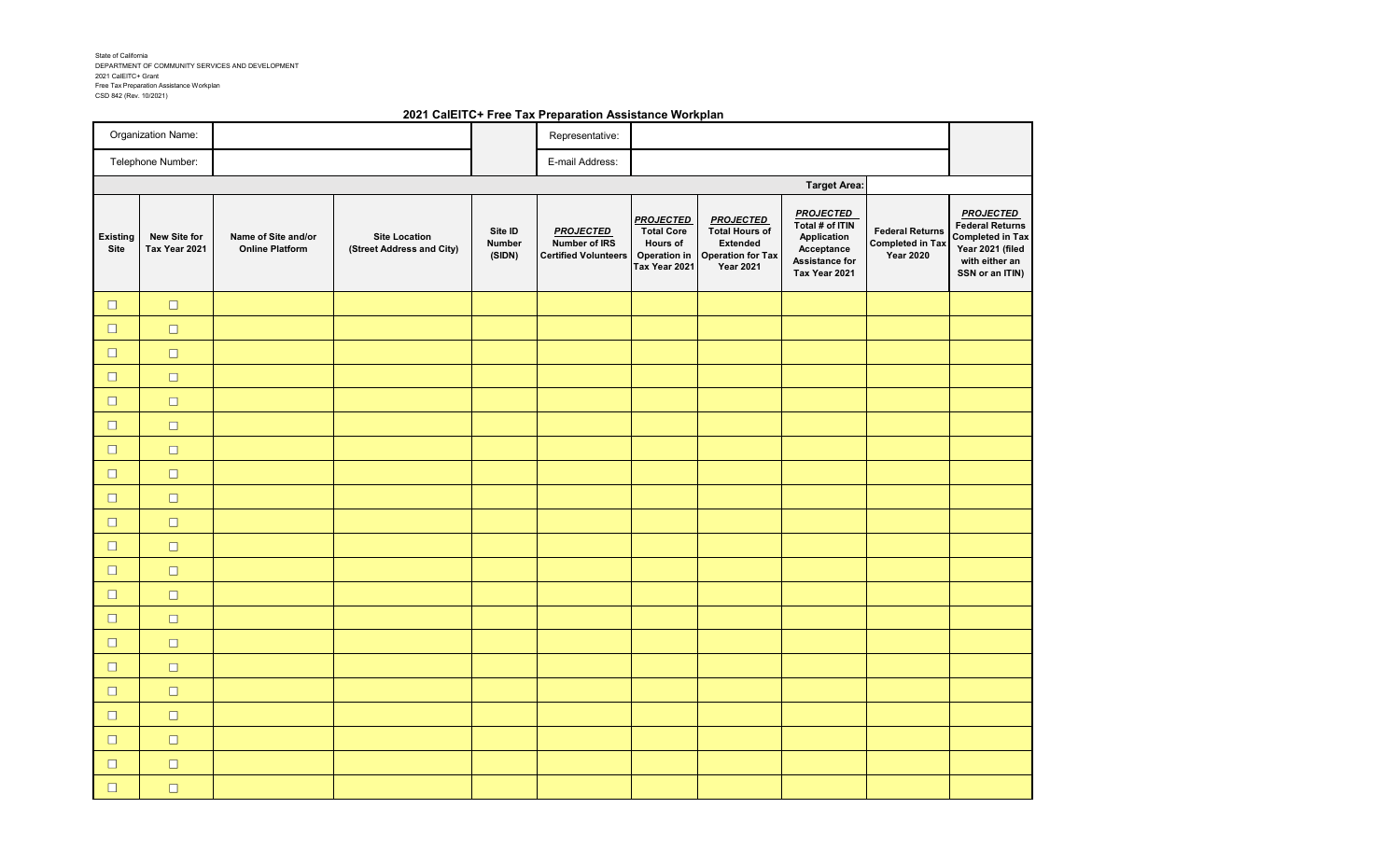| $\Box$               | $\Box$                                                                              |                                        |  |  |                                                                                                       |  |          |  |  |  |
|----------------------|-------------------------------------------------------------------------------------|----------------------------------------|--|--|-------------------------------------------------------------------------------------------------------|--|----------|--|--|--|
| $\qquad \qquad \Box$ | $\Box$                                                                              |                                        |  |  |                                                                                                       |  |          |  |  |  |
| $\Box$               | $\Box$                                                                              |                                        |  |  |                                                                                                       |  |          |  |  |  |
| $\Box$               | $\Box$                                                                              |                                        |  |  |                                                                                                       |  |          |  |  |  |
| $\Box$               | $\Box$                                                                              |                                        |  |  |                                                                                                       |  |          |  |  |  |
| $\Box$               | $\Box$                                                                              |                                        |  |  |                                                                                                       |  |          |  |  |  |
| $\Box$               | $\Box$                                                                              |                                        |  |  |                                                                                                       |  |          |  |  |  |
| $\Box$               | $\Box$                                                                              |                                        |  |  |                                                                                                       |  |          |  |  |  |
| $\Box$               | $\Box$                                                                              |                                        |  |  |                                                                                                       |  |          |  |  |  |
| $\Box$               | $\Box$                                                                              |                                        |  |  |                                                                                                       |  |          |  |  |  |
|                      |                                                                                     | <b>Outreach Activity</b>               |  |  |                                                                                                       |  | Category |  |  |  |
|                      |                                                                                     | <b>Free Tax Preparation Assistance</b> |  |  | Methods to increase awareness and promote the utilization of Volunteer Income Tax Preparation (VITA), |  |          |  |  |  |
|                      |                                                                                     | <b>Education &amp; Outreach</b>        |  |  | Tax Couseling for the Elderly (TCE), and other free tax preparation assistance (FTPA) sites.          |  |          |  |  |  |
|                      | This section is required for Statewide and LA County CalEITC+ FTPA applicants only. |                                        |  |  |                                                                                                       |  |          |  |  |  |
|                      |                                                                                     |                                        |  |  |                                                                                                       |  |          |  |  |  |
|                      |                                                                                     |                                        |  |  | <b>Description of Activities to be Conducted</b>                                                      |  |          |  |  |  |
| Type text here       |                                                                                     |                                        |  |  |                                                                                                       |  |          |  |  |  |
|                      |                                                                                     |                                        |  |  |                                                                                                       |  |          |  |  |  |
|                      |                                                                                     |                                        |  |  |                                                                                                       |  |          |  |  |  |
|                      |                                                                                     |                                        |  |  |                                                                                                       |  |          |  |  |  |
|                      |                                                                                     |                                        |  |  |                                                                                                       |  |          |  |  |  |
|                      |                                                                                     |                                        |  |  |                                                                                                       |  |          |  |  |  |
|                      |                                                                                     |                                        |  |  |                                                                                                       |  |          |  |  |  |
|                      |                                                                                     |                                        |  |  |                                                                                                       |  |          |  |  |  |
|                      |                                                                                     |                                        |  |  |                                                                                                       |  |          |  |  |  |
|                      |                                                                                     |                                        |  |  |                                                                                                       |  |          |  |  |  |
|                      |                                                                                     |                                        |  |  |                                                                                                       |  |          |  |  |  |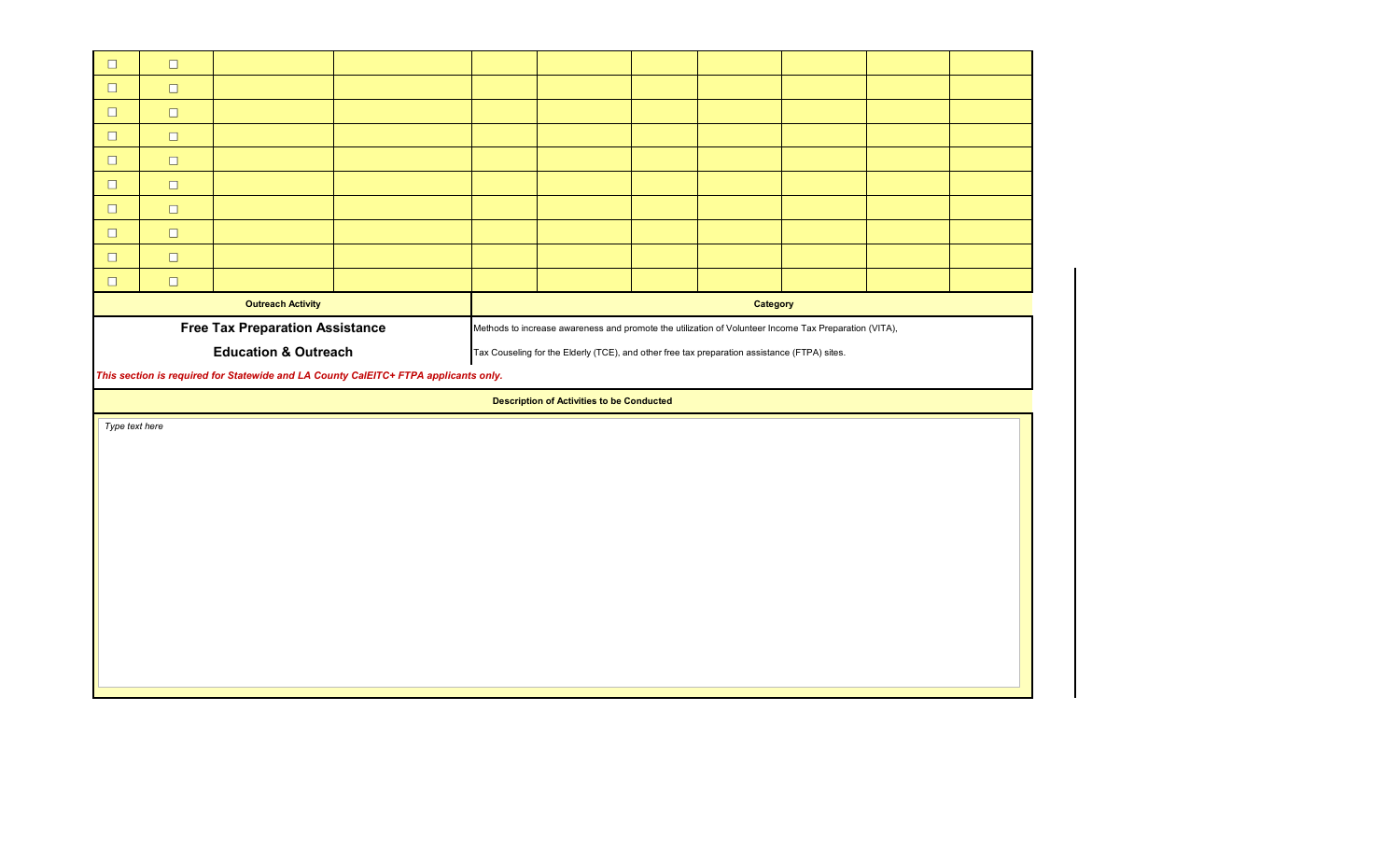#### State of California DEPARTMENT OF COMMUNITY SERVICES AND DEVELOPMENT 2021 CalEITC+ Grant ITIN Workplan Instructions

| 2021 CalEITC+ Grant Workplan                                                                                         |                                                                                                                                                                                                                                                                                                                                                                                                        |  |  |  |  |
|----------------------------------------------------------------------------------------------------------------------|--------------------------------------------------------------------------------------------------------------------------------------------------------------------------------------------------------------------------------------------------------------------------------------------------------------------------------------------------------------------------------------------------------|--|--|--|--|
| <b>ITIN Application Acceptance Assistance Workplan Instructions</b><br><b>All Applicants</b>                         |                                                                                                                                                                                                                                                                                                                                                                                                        |  |  |  |  |
| <b>PROJECTED Number of</b><br><b>ITIN Applicants Assisted</b><br>(Referral or Direct<br>Service)                     | Project the total number of ITIN applicants you will assist by either providing direct service or<br>a referral. Refer interested individuals to subcontracted or partnered certified IRS Acceptance<br>Agents to assist in processing their IRS Form W-7 Application for Individual Taxpayer<br>Identification Number at no cost, or directly assist individuals with completing the IRS Form<br>W-7. |  |  |  |  |
| <b>PROJECTED Number of</b><br><b>Staff Certified as IRS</b><br><b>Acceptance Agent</b><br>(Currently Certified)      | Project the total number of current agency staff certified as IRS Acceptance Agents.                                                                                                                                                                                                                                                                                                                   |  |  |  |  |
| <b>PROJECTED Number of</b><br><b>Staff Certified as IRS</b><br><b>Acceptance Agent</b><br>(Certification in Process) | Project the total number of agency staff certified as IRS Acceptance Agents that are currently<br>in the certification process.                                                                                                                                                                                                                                                                        |  |  |  |  |
| <b>PROJECTED Number of</b><br><b>ITIN Applications</b><br>Submitted                                                  | Project the anticipated number of IRS Form W-7 Application for Individual Taxpayer<br><i>Identification Number (ITIN)</i> applications to be submitted.                                                                                                                                                                                                                                                |  |  |  |  |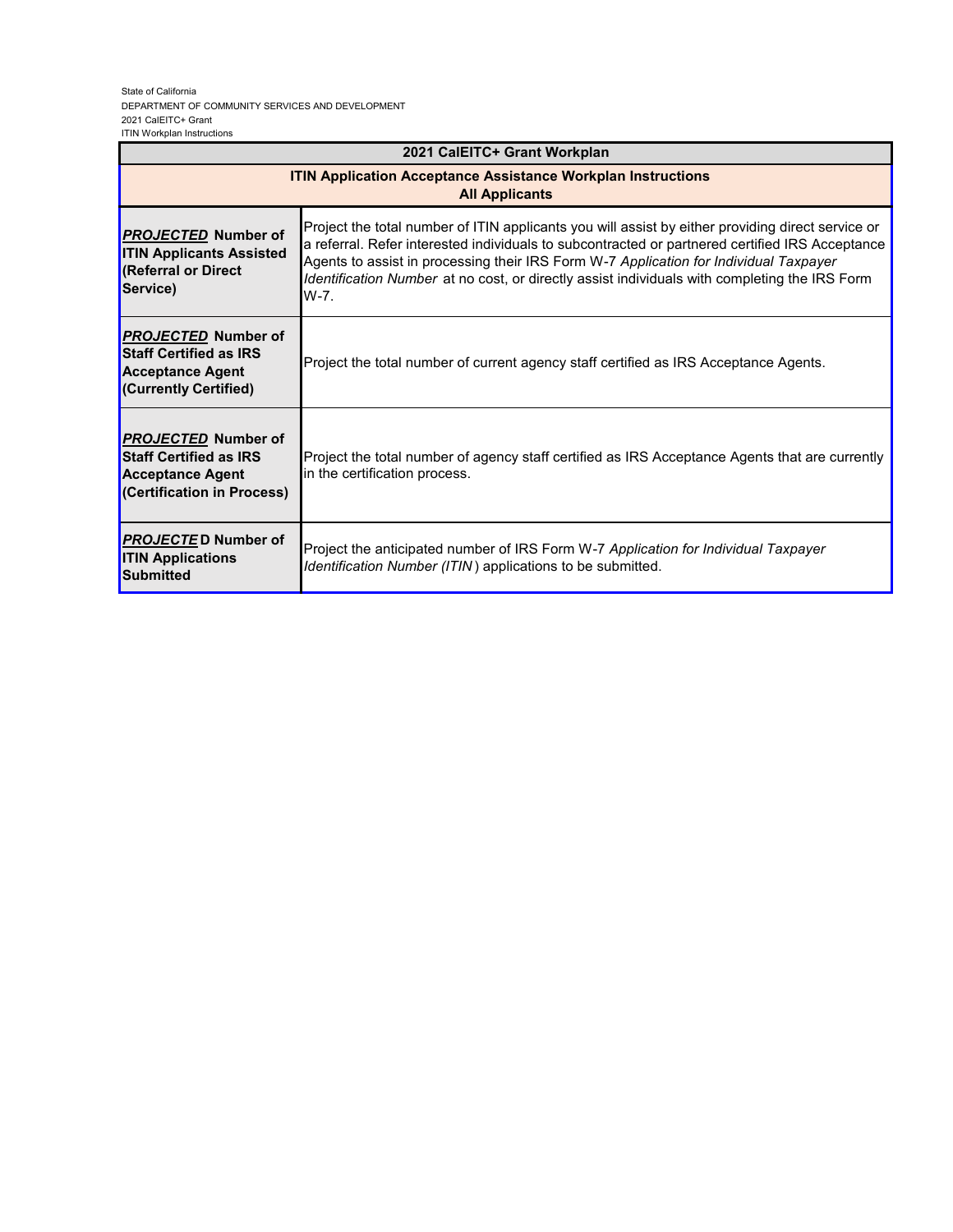State of California DEPARTMENT OF COMMUNITY SERVICES AND DEVELOPMENT 2021 CalEITC+ Grant ITIN Application Acceptance Assistance CSD 843 (Rev. 10/2021)

# **2021 CalEITC+ Grant ITIN Application Acceptance Assistance Workplan**

|                                                                              | Organization Name:                                                                                | Representative:                                                                                        |                                                                  |
|------------------------------------------------------------------------------|---------------------------------------------------------------------------------------------------|--------------------------------------------------------------------------------------------------------|------------------------------------------------------------------|
| Regional<br>Statewide                                                        | Telephone Number:                                                                                 | E-mail Address:                                                                                        |                                                                  |
|                                                                              |                                                                                                   | Target Area:                                                                                           |                                                                  |
| Projected Number of ITIN Applicants Assisted<br>(Referral or Direct Service) | Projected Number of Staff Certified as IRS<br><b>Acceptance Agent</b><br>(Currently<br>Certified) | Projected Number of Staff Certified as IRS<br><b>Acceptance Agent</b><br>(Certification in<br>Process) | <b>Projected Number of ITIN Applications</b><br><b>Submitted</b> |
|                                                                              |                                                                                                   |                                                                                                        |                                                                  |
|                                                                              |                                                                                                   |                                                                                                        |                                                                  |
|                                                                              |                                                                                                   |                                                                                                        |                                                                  |
|                                                                              |                                                                                                   |                                                                                                        |                                                                  |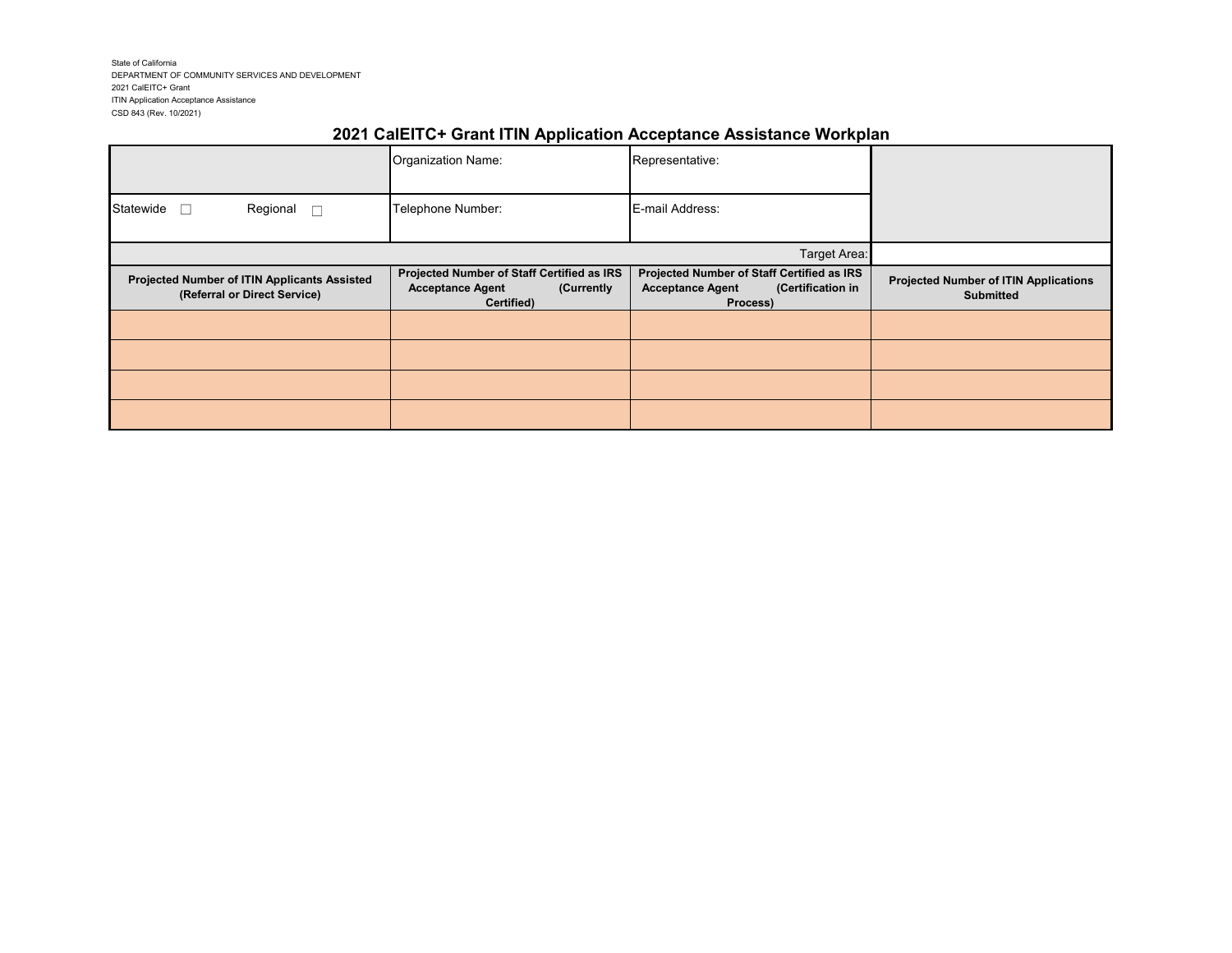# **2021 CalEITC+ Grant Budget Preparation Instructions Period of Performance - December 1, 2021 through June 30, 2022**

Complete the Budget Summary CSD 171A, and Budget Detail CSD 171B, by providing itemized activity expenditures for each CalEITC+ (Education and Outreach, Free Tax Preparation Assistance, Individual Taxpayer Identification Number (ITIN) Application Acceptance Assistance) activity.

# **Please Note:**

Disallowed costs - Funds may not be used to pay for alcoholic beverages, bad debts, charitable contributions or donations, contingency reserves, fines and penalties resulting from violations of federal, state, and/or local laws and regulations, fund-raising, goods and services for personal use of employees, idle facilities unless necessary due to fluctuations in workload, insurance of lives of trustees, officers or employees when applicant's organization is a beneficiary, lobbying costs, food, or entertainment or promotional items, such as "swag" gifts. "Swag gifts include but are not limited to: toys, pens, buttons, clips, etc.).

Administrative costs - Applicants should make every effort possible to limit overhead/administrative costs. If administrative costs will be allocated, costs must be fully supported and included in each proposed CalEITC+ grant activity category and CSD will review for approval.

# **Budget Summary (CSD 171A)**

The total for each budgeted activity should be provided in the Budget Summary for each applicable line item and fully supported in the Budget Detail.

If you are conducting CalEITC+ grant activities other than those listed in the identified categories, describe and detail those activities in the section labeled "Other ".

Projected expenditures should be rounded to the nearest dollar. The total projected expenditures for each CalEITC+ grant category will be automatically calculated.

Each CalEITC+ grant activity line item projected expenditures must match the sum of the costs listed for each CalEITC+ grant activity in the Budget Detail (CSD 171B).

# **Budget Detail (CSD 171B)**

The Budget Detail must include a written detailed list of itemized expenditures for each CalEITC+ grant activity. The cost for each grant activity must match the projected expenditure line items entered in the Budget Summary (CSD 171A).

**Activity - Expenditure:** Identify the expenditure associated with the CalEITC+ Grant Activity category (e.g., web presence). An example activity expenditure for web presence may include "Webpage Update Design". Add/delete rows as necessary to the bottom of each activity expenditure category.

**Detail:** Explain the activity expenditure in detail to support all projected costs. Provide information such as, but not limited to, operating expenses, staff salaries, fringe benefits, equipment, and subcontractor expenses. Please note, subcontractor expenditures are a separate budgeted category on the Budget Detail and Budget Summary sheets and must align with the Subcontractor Information Sheet (CSD 171SI).

**Cost:** Provide the total cost for each projected activity expenditure.

**Total Cost:** All projected activity expenditures will be automatically calculated based on numbers provided in the "Cost" column.

**Explanation:** If grant activity is an expansion of ongoing or previous efforts, please explain how it was previously funded. Also explain why previous funding is no longer utilized. (No explanation is necessary for new outreach activities.)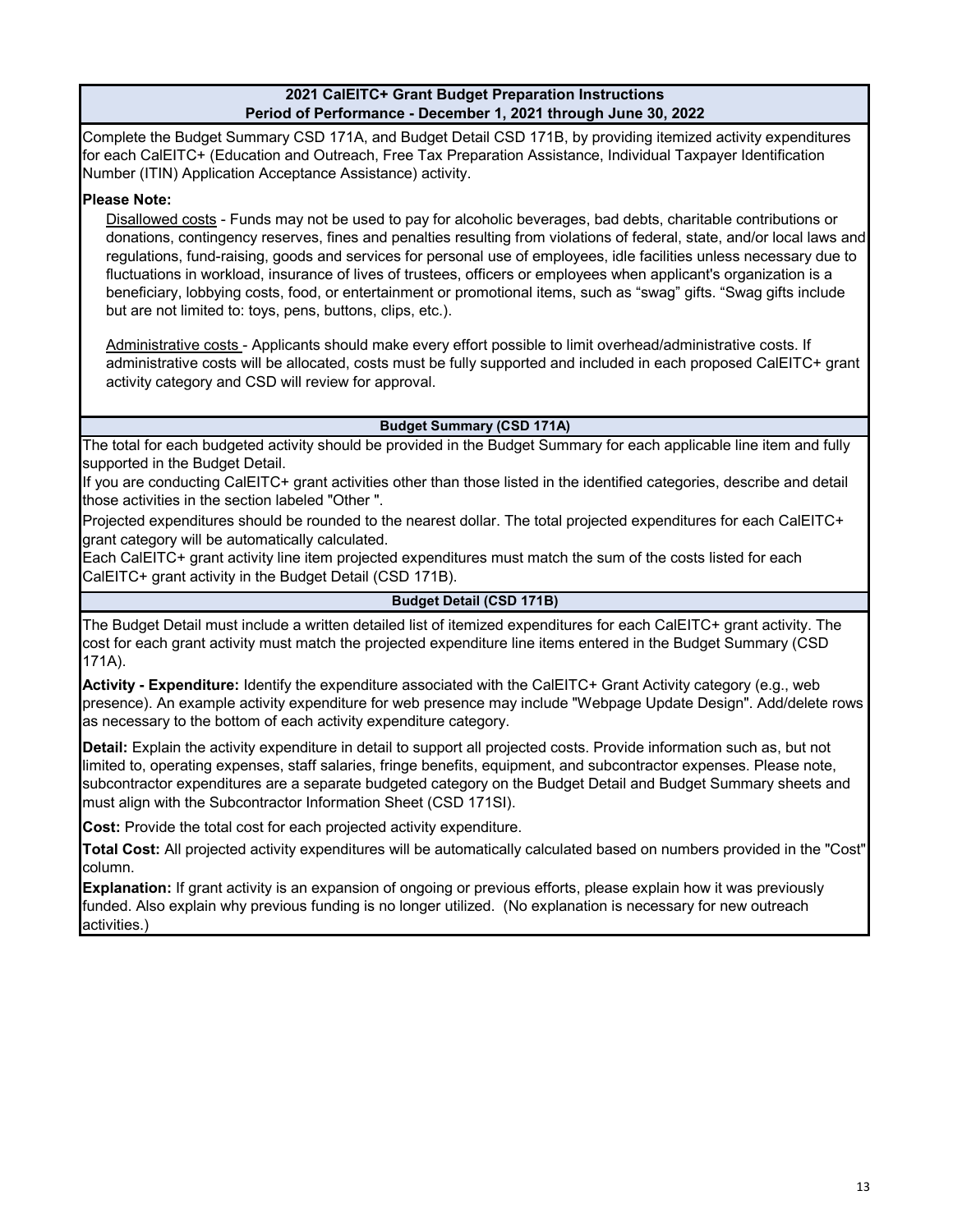State of California Department of Community Services & Development 2021 CalEITC+ Grant Budget Summary CSD 171A (Rev. 10/2021)

# **2021 CalEITC+ GRANT BUDGET SUMMARY**

| <b>Organization Name:</b>                                              |                                                                                                | <b>Representative Name:</b>                                                                                                                                  |                                                                     |
|------------------------------------------------------------------------|------------------------------------------------------------------------------------------------|--------------------------------------------------------------------------------------------------------------------------------------------------------------|---------------------------------------------------------------------|
| <b>Telephone Number:</b>                                               |                                                                                                | Email:                                                                                                                                                       |                                                                     |
|                                                                        |                                                                                                | <b>Grant Amount:</b>                                                                                                                                         |                                                                     |
|                                                                        |                                                                                                | <b>Target Area:</b>                                                                                                                                          |                                                                     |
|                                                                        | <b>EDUCATION &amp; OUTREACH ACTIVITIES</b>                                                     | <b>CalEITC+ E&amp;O Applicants Only</b>                                                                                                                      |                                                                     |
|                                                                        |                                                                                                | All CalEITC+ applicants (Target Areas 1 - 15) are required to dedicate a minimum of 35 percent of their grant activities towards education and outreach.     |                                                                     |
| <b>Activity</b>                                                        |                                                                                                | <b>Description</b>                                                                                                                                           | <b>Projected Expenditures</b><br>(rounded to the nearest<br>dollar) |
| 1. Salary, Wages, & Fringe Benefits                                    |                                                                                                |                                                                                                                                                              |                                                                     |
| 2. Web                                                                 |                                                                                                |                                                                                                                                                              |                                                                     |
| 3. Social Media                                                        |                                                                                                |                                                                                                                                                              |                                                                     |
| 4. Canvassing                                                          |                                                                                                |                                                                                                                                                              |                                                                     |
| 5. Media                                                               |                                                                                                |                                                                                                                                                              |                                                                     |
| 6. Collateral Messaging                                                |                                                                                                |                                                                                                                                                              |                                                                     |
| 7. Group Events                                                        |                                                                                                |                                                                                                                                                              |                                                                     |
| 8. Subcontractor                                                       |                                                                                                |                                                                                                                                                              |                                                                     |
| 9. Other Costs<br>(Activity<br>not listed above, Administrative, etc.) |                                                                                                |                                                                                                                                                              |                                                                     |
| TOTAL (Sum of Lines 1 - 9)                                             |                                                                                                |                                                                                                                                                              | $\pmb{0}$                                                           |
|                                                                        | <b>FREE TAX PREPARATION ASSISTANCE ACTIVITIES</b><br>CalEITC+ E&O and CalEITC+ FTPA Applicants |                                                                                                                                                              |                                                                     |
| activities towards free tax preparation assistance services.           |                                                                                                | All CalEITC+ E&O Statewide (Target Area 1), Regional, and Rural (Target Areas 2 - 15) applicants are required to dedicate a minimum of 35 percent of their   |                                                                     |
| maximum of 10 percent for free tax preparation education and outreach. |                                                                                                | Statewide and LA County CalEITC+ FTPA applicants (Target Areas 1 and 2) are required to dedicate up to 90 percent for free tax preparation assistance, and a |                                                                     |
| <b>Line Item</b>                                                       |                                                                                                | <b>Description</b>                                                                                                                                           | <b>Projected Expenditures</b><br>(rounded to the nearest<br>dollar) |
| 10. Salary, Wages, & Fringe Benefits                                   |                                                                                                |                                                                                                                                                              |                                                                     |
| 11. Online Platform                                                    |                                                                                                |                                                                                                                                                              |                                                                     |
| 12. Equipment                                                          |                                                                                                |                                                                                                                                                              |                                                                     |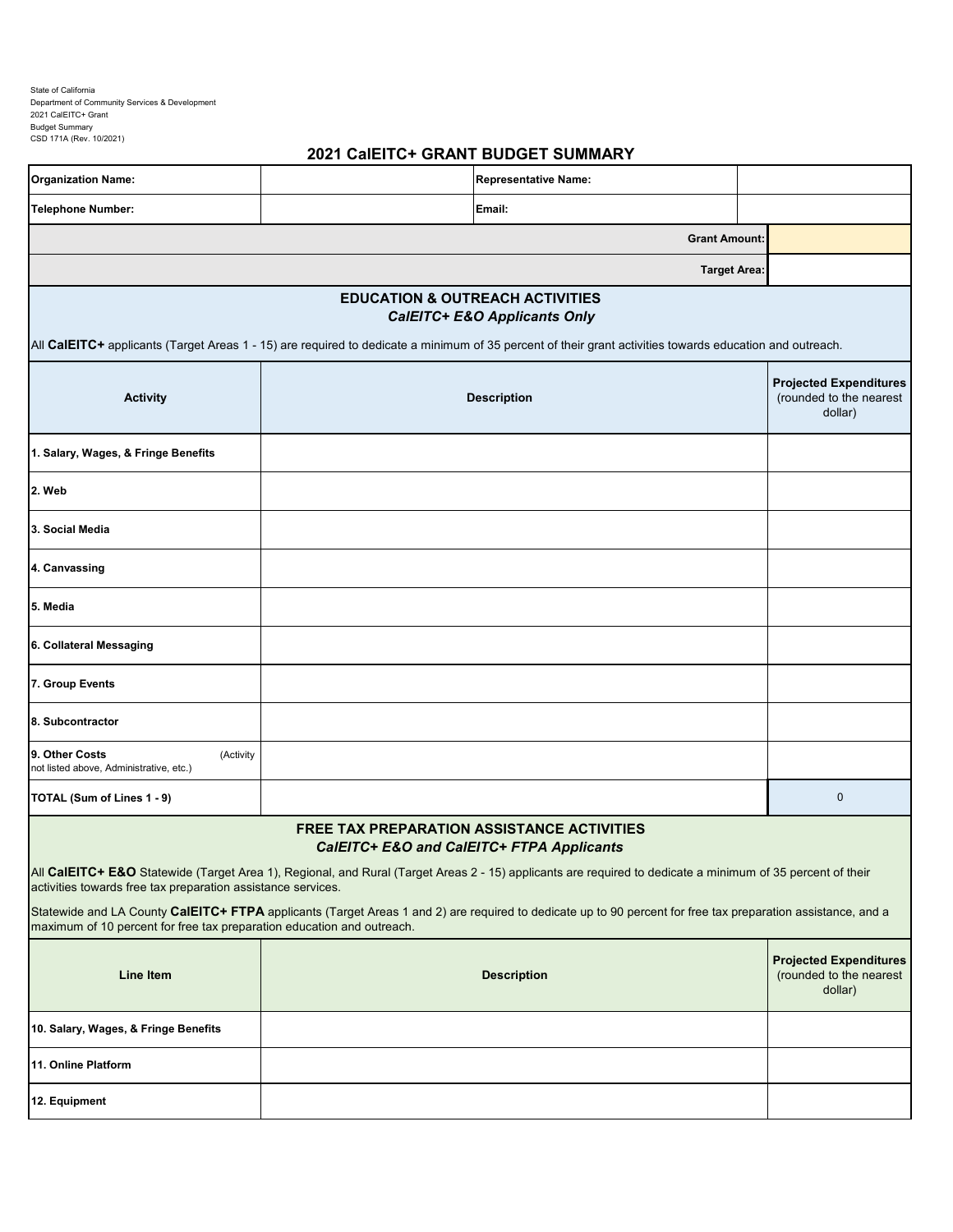| 13. Supplies                                                                           |                                                                                                                                                                                                               |                                                                     |
|----------------------------------------------------------------------------------------|---------------------------------------------------------------------------------------------------------------------------------------------------------------------------------------------------------------|---------------------------------------------------------------------|
| 14. Subcontractor                                                                      |                                                                                                                                                                                                               |                                                                     |
| 15. FTPA Education & Outreach<br>(maximum of 10 percent for CalEITC+ FTPA<br>grantees) | This section is required for Statewide and LA County CalEITC+ FTPA applicants only.                                                                                                                           |                                                                     |
| 16. Other Costs<br>(Activity<br>not listed above, Administrative, etc.)                |                                                                                                                                                                                                               |                                                                     |
| TOTAL (Sum of Lines 10 - 16)                                                           |                                                                                                                                                                                                               | $\mathbf 0$                                                         |
|                                                                                        | <b>ITIN APPLICATION ACCEPTANCE ASSISTANCE</b><br><b>All Applicants</b><br>All applicants (Target Areas 1 - 15) are required to dedicate 10 to 30 percent of their activities towards ITIN related activities. |                                                                     |
| <b>Activity</b>                                                                        | <b>Description</b>                                                                                                                                                                                            | <b>Projected Expenditures</b><br>(rounded to the nearest<br>dollar) |
| 17. Salary, Wages, & Fringe Benefits                                                   |                                                                                                                                                                                                               |                                                                     |
| 18. Subcontractor                                                                      |                                                                                                                                                                                                               |                                                                     |
| 19. Other Costs<br>(Activity<br>not listed, Training, Administrative, etc.)            |                                                                                                                                                                                                               |                                                                     |
| TOTAL (Sum of Lines 17 - 19)                                                           |                                                                                                                                                                                                               | $\mathbf 0$                                                         |
|                                                                                        |                                                                                                                                                                                                               |                                                                     |
|                                                                                        | Subtotal E&O Activities Budget Amount (Sum of Lines 1 - 9, auto-populated)                                                                                                                                    | \$0                                                                 |
|                                                                                        | (Must be a minumum of 35% of TOTAL budget for all E&O applicants)                                                                                                                                             | 0%                                                                  |
|                                                                                        | Subtotal FTPA Activities Budget Amount (Sum of Lines 10 - 16, auto-populated)                                                                                                                                 | \$0                                                                 |
|                                                                                        | (CalEITC+ must be a minumum of 35% of TOTAL budget)<br>(CalEITC+ FTPA must be a maximum of 90% of TOTAL budget)                                                                                               | $0\%$                                                               |
|                                                                                        | Subtotal ITIN Related Activities Budget Amount (Sum of Lines 17 - 19, auto-populated)                                                                                                                         | \$0                                                                 |
|                                                                                        | (All applicants are required to dedicate between 10% and 30% of TOTAL budget)                                                                                                                                 | 0%                                                                  |
|                                                                                        | <b>TOTAL BUDGET:</b>                                                                                                                                                                                          | \$0                                                                 |
|                                                                                        | (Must Match Grant Amount from Above)                                                                                                                                                                          |                                                                     |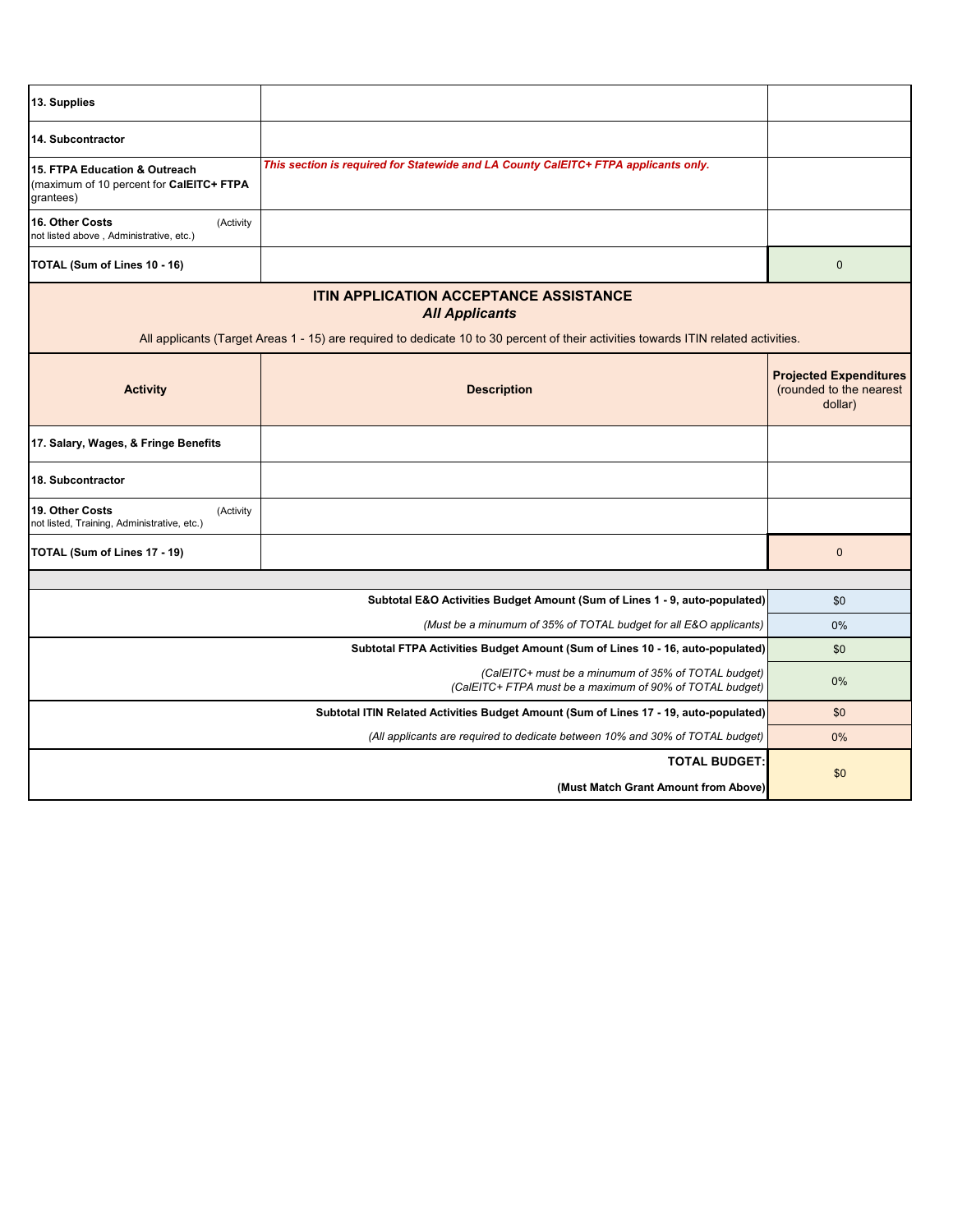| State of California<br>DEPARTMENT OF COMMUNITY SERVICES AND DEVELOPMENT                                                                                                                                                                                                                                               |                                                       |                                                                                      |                                                                                                                                                              |  |  |
|-----------------------------------------------------------------------------------------------------------------------------------------------------------------------------------------------------------------------------------------------------------------------------------------------------------------------|-------------------------------------------------------|--------------------------------------------------------------------------------------|--------------------------------------------------------------------------------------------------------------------------------------------------------------|--|--|
| 2021 CalEITC+ Grant<br><b>Budget Detail</b>                                                                                                                                                                                                                                                                           |                                                       |                                                                                      |                                                                                                                                                              |  |  |
| CSD 171B (Rev. 10/2021)<br>2021 CalEITC+ GRANT BUDGET DETAIL                                                                                                                                                                                                                                                          |                                                       |                                                                                      |                                                                                                                                                              |  |  |
| Organization Name:                                                                                                                                                                                                                                                                                                    |                                                       | Representative:                                                                      |                                                                                                                                                              |  |  |
| Telephone #:                                                                                                                                                                                                                                                                                                          |                                                       | Email Address:                                                                       |                                                                                                                                                              |  |  |
|                                                                                                                                                                                                                                                                                                                       | <b>Target Area (County):</b>                          |                                                                                      |                                                                                                                                                              |  |  |
|                                                                                                                                                                                                                                                                                                                       | <b>Grant Amount:</b>                                  | <b>EDUCATION &amp; OUTREACH ACTIVITIES</b>                                           |                                                                                                                                                              |  |  |
|                                                                                                                                                                                                                                                                                                                       |                                                       | CalEITC+ E&O Applicants Only                                                         |                                                                                                                                                              |  |  |
|                                                                                                                                                                                                                                                                                                                       |                                                       |                                                                                      | All CalEITC+ E&O applicants (Target Areas 1 - 15) are required to dedicate a minimum of 35 percent of their grant activities towards education and outreach. |  |  |
|                                                                                                                                                                                                                                                                                                                       |                                                       | Note: Add/delete rows as needed to the bottom of each activity expenditure category. |                                                                                                                                                              |  |  |
| <b>Activity - Expenditure</b>                                                                                                                                                                                                                                                                                         | <b>Detail</b>                                         | Cost                                                                                 | <b>Explanation</b><br>(include if the activity is a new in 2021, an expansion, or an activity<br>previously supported by a CSD grant)                        |  |  |
| Example: Jane Smith, Grant                                                                                                                                                                                                                                                                                            | 10% of annual salary of \$60,000                      | Salary, Wages, and Fringe Benefits<br>6,000                                          | Reassigning staff member to grant, Expansion                                                                                                                 |  |  |
| Coordinator<br>Example: To Hire (1) Project                                                                                                                                                                                                                                                                           | \$18 per hour; average 25 hours per week for 15 weeks | 6,750                                                                                | Hiring new staff to manage grant, New                                                                                                                        |  |  |
| Coordinator                                                                                                                                                                                                                                                                                                           |                                                       |                                                                                      |                                                                                                                                                              |  |  |
|                                                                                                                                                                                                                                                                                                                       |                                                       |                                                                                      |                                                                                                                                                              |  |  |
| <b>Salary &amp; Wages Subtotal</b>                                                                                                                                                                                                                                                                                    |                                                       | \$12,750<br>Web                                                                      |                                                                                                                                                              |  |  |
|                                                                                                                                                                                                                                                                                                                       |                                                       |                                                                                      |                                                                                                                                                              |  |  |
|                                                                                                                                                                                                                                                                                                                       |                                                       |                                                                                      |                                                                                                                                                              |  |  |
| <b>Web Subtotal</b>                                                                                                                                                                                                                                                                                                   |                                                       |                                                                                      |                                                                                                                                                              |  |  |
|                                                                                                                                                                                                                                                                                                                       |                                                       | <b>Social Media</b>                                                                  |                                                                                                                                                              |  |  |
|                                                                                                                                                                                                                                                                                                                       |                                                       |                                                                                      |                                                                                                                                                              |  |  |
|                                                                                                                                                                                                                                                                                                                       |                                                       |                                                                                      |                                                                                                                                                              |  |  |
| <b>Social Media Subtotal</b>                                                                                                                                                                                                                                                                                          |                                                       |                                                                                      |                                                                                                                                                              |  |  |
|                                                                                                                                                                                                                                                                                                                       |                                                       | Canvassing                                                                           |                                                                                                                                                              |  |  |
|                                                                                                                                                                                                                                                                                                                       |                                                       |                                                                                      |                                                                                                                                                              |  |  |
|                                                                                                                                                                                                                                                                                                                       |                                                       |                                                                                      |                                                                                                                                                              |  |  |
| <b>Canvassing Subtotal</b>                                                                                                                                                                                                                                                                                            |                                                       |                                                                                      |                                                                                                                                                              |  |  |
|                                                                                                                                                                                                                                                                                                                       |                                                       | Media                                                                                |                                                                                                                                                              |  |  |
|                                                                                                                                                                                                                                                                                                                       |                                                       |                                                                                      |                                                                                                                                                              |  |  |
|                                                                                                                                                                                                                                                                                                                       |                                                       |                                                                                      |                                                                                                                                                              |  |  |
| <b>Media Subtotal</b>                                                                                                                                                                                                                                                                                                 |                                                       |                                                                                      |                                                                                                                                                              |  |  |
|                                                                                                                                                                                                                                                                                                                       |                                                       | <b>Collateral Messaging</b>                                                          |                                                                                                                                                              |  |  |
|                                                                                                                                                                                                                                                                                                                       |                                                       |                                                                                      |                                                                                                                                                              |  |  |
|                                                                                                                                                                                                                                                                                                                       |                                                       |                                                                                      |                                                                                                                                                              |  |  |
| <b>Collateral Messaging Subtotal</b>                                                                                                                                                                                                                                                                                  |                                                       | Group Events (Virtual and/or Physical)                                               |                                                                                                                                                              |  |  |
|                                                                                                                                                                                                                                                                                                                       |                                                       |                                                                                      |                                                                                                                                                              |  |  |
|                                                                                                                                                                                                                                                                                                                       |                                                       |                                                                                      |                                                                                                                                                              |  |  |
| <b>Group Events Subtotal</b>                                                                                                                                                                                                                                                                                          |                                                       |                                                                                      |                                                                                                                                                              |  |  |
|                                                                                                                                                                                                                                                                                                                       |                                                       | <b>Subcontractors</b>                                                                |                                                                                                                                                              |  |  |
|                                                                                                                                                                                                                                                                                                                       |                                                       |                                                                                      |                                                                                                                                                              |  |  |
|                                                                                                                                                                                                                                                                                                                       |                                                       |                                                                                      |                                                                                                                                                              |  |  |
| <b>Subcontractors Subtotal</b>                                                                                                                                                                                                                                                                                        |                                                       |                                                                                      |                                                                                                                                                              |  |  |
|                                                                                                                                                                                                                                                                                                                       |                                                       | <b>Other Costs</b>                                                                   |                                                                                                                                                              |  |  |
|                                                                                                                                                                                                                                                                                                                       |                                                       |                                                                                      |                                                                                                                                                              |  |  |
|                                                                                                                                                                                                                                                                                                                       |                                                       |                                                                                      |                                                                                                                                                              |  |  |
| <b>Other Costs Subtotal</b>                                                                                                                                                                                                                                                                                           |                                                       |                                                                                      |                                                                                                                                                              |  |  |
| EDUCATION & OUTREACH ACTIVITIES SUBTOTAL:<br>12,750                                                                                                                                                                                                                                                                   |                                                       |                                                                                      |                                                                                                                                                              |  |  |
| FREE TAX PREPARATION ASSISTANCE ACTIVITIES<br>CalEITC+ E&O and CalEITC+ FTPA Applicants<br>All CalEITC+ E&O Statewide (Target Area 1), Regional, and Rural (Target Areas 2 - 15) applicants are required to dedicate a minimum of 35 percent of their activities towards free tax preparation assistance<br>services. |                                                       |                                                                                      |                                                                                                                                                              |  |  |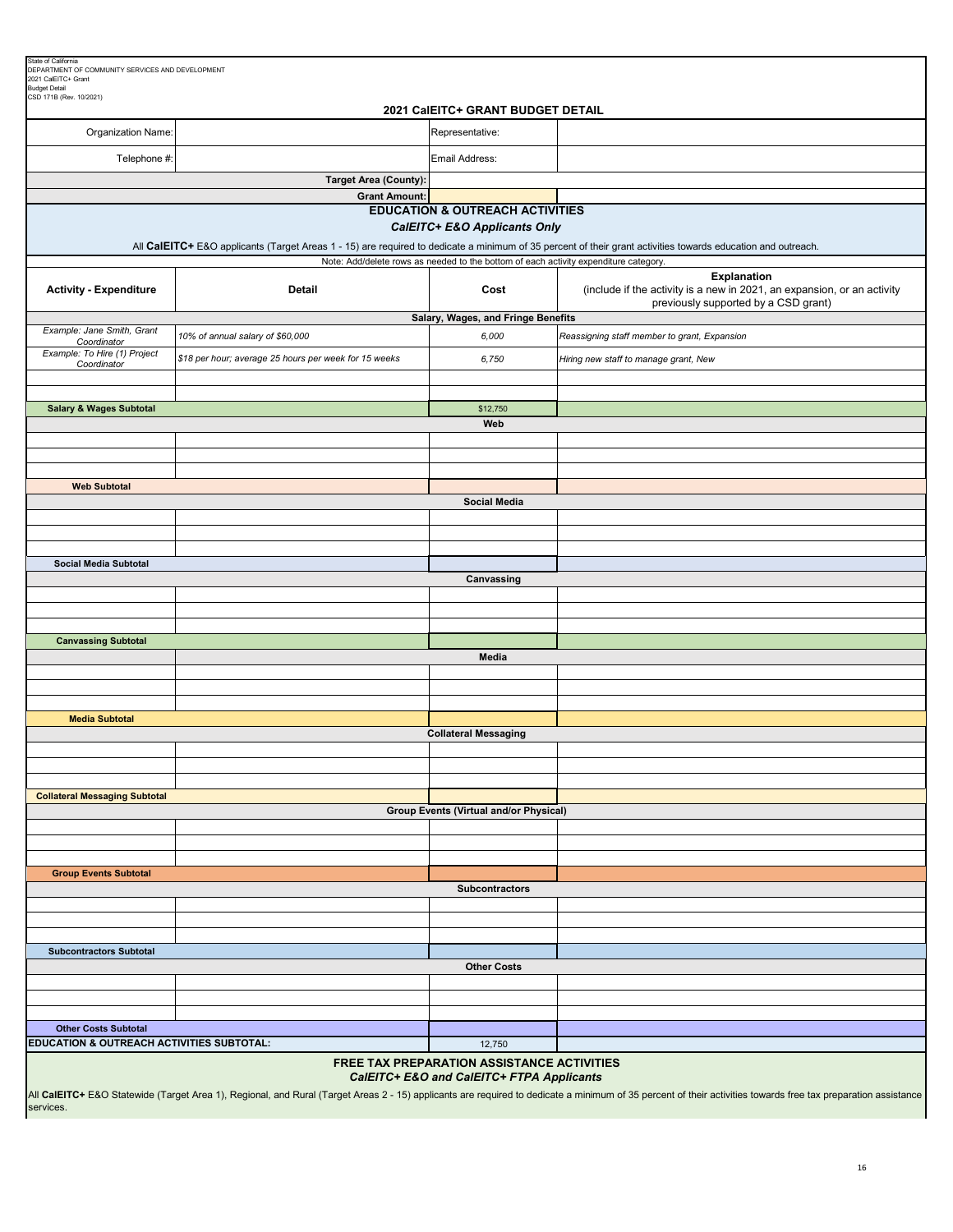| Organization Name:                                                                                                                  |                                                   | Representative:                                                                      |                                                                                                                                                                                                  |  |  |
|-------------------------------------------------------------------------------------------------------------------------------------|---------------------------------------------------|--------------------------------------------------------------------------------------|--------------------------------------------------------------------------------------------------------------------------------------------------------------------------------------------------|--|--|
| Telephone #:                                                                                                                        |                                                   | Email Address:                                                                       |                                                                                                                                                                                                  |  |  |
|                                                                                                                                     |                                                   |                                                                                      | Statewide and LA County CalEITC+ FTPA applicantss (Target Areas 1 and 2) are required to dedicate up to 90 percent for free tax preparation assistance, and a maximum of 10 percent for free tax |  |  |
| preparation education and outreach.                                                                                                 |                                                   | Note: Add/delete rows as needed to the bottom of each activity expenditure category. |                                                                                                                                                                                                  |  |  |
|                                                                                                                                     |                                                   |                                                                                      |                                                                                                                                                                                                  |  |  |
| <b>Activity - Expenditure</b>                                                                                                       | <b>Detail</b>                                     | Cost                                                                                 | Explanation<br>(include if the activity is a new in 2021, an expansion, or an activity<br>previously supported by a CSD grant)                                                                   |  |  |
|                                                                                                                                     |                                                   | Salary, Wages, and Fringe Benefits                                                   |                                                                                                                                                                                                  |  |  |
|                                                                                                                                     |                                                   |                                                                                      |                                                                                                                                                                                                  |  |  |
|                                                                                                                                     |                                                   |                                                                                      |                                                                                                                                                                                                  |  |  |
|                                                                                                                                     |                                                   |                                                                                      |                                                                                                                                                                                                  |  |  |
| <b>Salary &amp; Wages Subtotal</b>                                                                                                  |                                                   |                                                                                      |                                                                                                                                                                                                  |  |  |
|                                                                                                                                     |                                                   | <b>Online Platform</b>                                                               |                                                                                                                                                                                                  |  |  |
|                                                                                                                                     |                                                   |                                                                                      |                                                                                                                                                                                                  |  |  |
|                                                                                                                                     |                                                   |                                                                                      |                                                                                                                                                                                                  |  |  |
|                                                                                                                                     |                                                   |                                                                                      |                                                                                                                                                                                                  |  |  |
| <b>Online Platform Subtotal</b>                                                                                                     |                                                   |                                                                                      |                                                                                                                                                                                                  |  |  |
|                                                                                                                                     |                                                   | Equipment                                                                            |                                                                                                                                                                                                  |  |  |
|                                                                                                                                     |                                                   |                                                                                      |                                                                                                                                                                                                  |  |  |
|                                                                                                                                     |                                                   |                                                                                      |                                                                                                                                                                                                  |  |  |
|                                                                                                                                     |                                                   |                                                                                      |                                                                                                                                                                                                  |  |  |
|                                                                                                                                     |                                                   |                                                                                      |                                                                                                                                                                                                  |  |  |
| <b>Equipment Subtotal</b>                                                                                                           |                                                   |                                                                                      |                                                                                                                                                                                                  |  |  |
|                                                                                                                                     |                                                   | <b>Supplies</b>                                                                      |                                                                                                                                                                                                  |  |  |
|                                                                                                                                     |                                                   |                                                                                      |                                                                                                                                                                                                  |  |  |
|                                                                                                                                     |                                                   |                                                                                      |                                                                                                                                                                                                  |  |  |
|                                                                                                                                     |                                                   |                                                                                      |                                                                                                                                                                                                  |  |  |
| <b>Supplies Subtotal</b>                                                                                                            |                                                   |                                                                                      |                                                                                                                                                                                                  |  |  |
|                                                                                                                                     |                                                   | Subcontractors                                                                       |                                                                                                                                                                                                  |  |  |
|                                                                                                                                     |                                                   |                                                                                      |                                                                                                                                                                                                  |  |  |
|                                                                                                                                     |                                                   |                                                                                      |                                                                                                                                                                                                  |  |  |
|                                                                                                                                     |                                                   |                                                                                      |                                                                                                                                                                                                  |  |  |
| <b>Subcontractors Subtotal</b>                                                                                                      |                                                   |                                                                                      |                                                                                                                                                                                                  |  |  |
|                                                                                                                                     |                                                   |                                                                                      |                                                                                                                                                                                                  |  |  |
| FTPA Education & Outreach<br>This section is required for Statewide and LA County CalEITC+ FTPA applicants only.                    |                                                   |                                                                                      |                                                                                                                                                                                                  |  |  |
|                                                                                                                                     |                                                   |                                                                                      |                                                                                                                                                                                                  |  |  |
|                                                                                                                                     |                                                   |                                                                                      |                                                                                                                                                                                                  |  |  |
|                                                                                                                                     |                                                   |                                                                                      |                                                                                                                                                                                                  |  |  |
|                                                                                                                                     |                                                   |                                                                                      |                                                                                                                                                                                                  |  |  |
| <b>FTPA E&amp;O Subtotal</b>                                                                                                        |                                                   |                                                                                      |                                                                                                                                                                                                  |  |  |
|                                                                                                                                     |                                                   | Other                                                                                |                                                                                                                                                                                                  |  |  |
|                                                                                                                                     |                                                   |                                                                                      |                                                                                                                                                                                                  |  |  |
|                                                                                                                                     |                                                   |                                                                                      |                                                                                                                                                                                                  |  |  |
|                                                                                                                                     |                                                   |                                                                                      |                                                                                                                                                                                                  |  |  |
| <b>Other Costs Subtotal</b>                                                                                                         |                                                   |                                                                                      |                                                                                                                                                                                                  |  |  |
| FTPA ACTIVITIES SUBTOTAL:                                                                                                           |                                                   |                                                                                      |                                                                                                                                                                                                  |  |  |
|                                                                                                                                     |                                                   |                                                                                      |                                                                                                                                                                                                  |  |  |
|                                                                                                                                     | ITIN APPLICATION ACCEPTANCE ASSISTANCE ACTIVITIES |                                                                                      |                                                                                                                                                                                                  |  |  |
| <b>All Applicants</b>                                                                                                               |                                                   |                                                                                      |                                                                                                                                                                                                  |  |  |
| All applicants (Target Areas 1 - 15) are required to dedicate 10 to 30 percent of their activities towards ITIN related activities. |                                                   |                                                                                      |                                                                                                                                                                                                  |  |  |
|                                                                                                                                     |                                                   | Note: Add/delete rows as needed to the bottom of each activity expenditure category. |                                                                                                                                                                                                  |  |  |
|                                                                                                                                     |                                                   |                                                                                      | <b>Explanation</b>                                                                                                                                                                               |  |  |
| <b>Activity - Expenditure</b>                                                                                                       | Detail                                            | Cost                                                                                 | (include if the activity is a new in 2021, an expansion, or an activity<br>previously supported by a CSD grant)                                                                                  |  |  |
| Salary, Wages, and Fringe Benefits                                                                                                  |                                                   |                                                                                      |                                                                                                                                                                                                  |  |  |
|                                                                                                                                     |                                                   |                                                                                      |                                                                                                                                                                                                  |  |  |
|                                                                                                                                     |                                                   |                                                                                      |                                                                                                                                                                                                  |  |  |
|                                                                                                                                     |                                                   |                                                                                      |                                                                                                                                                                                                  |  |  |
|                                                                                                                                     |                                                   |                                                                                      |                                                                                                                                                                                                  |  |  |
| <b>Salary &amp; Wages Subtotal</b>                                                                                                  |                                                   |                                                                                      |                                                                                                                                                                                                  |  |  |
|                                                                                                                                     |                                                   | <b>Subcontractors</b>                                                                |                                                                                                                                                                                                  |  |  |
|                                                                                                                                     |                                                   |                                                                                      |                                                                                                                                                                                                  |  |  |
|                                                                                                                                     |                                                   |                                                                                      |                                                                                                                                                                                                  |  |  |
|                                                                                                                                     |                                                   |                                                                                      |                                                                                                                                                                                                  |  |  |
| <b>Subcontractors Subtotal</b>                                                                                                      |                                                   |                                                                                      |                                                                                                                                                                                                  |  |  |
|                                                                                                                                     |                                                   | <b>Other Costs</b>                                                                   |                                                                                                                                                                                                  |  |  |
|                                                                                                                                     |                                                   |                                                                                      |                                                                                                                                                                                                  |  |  |
|                                                                                                                                     |                                                   |                                                                                      |                                                                                                                                                                                                  |  |  |
|                                                                                                                                     |                                                   |                                                                                      |                                                                                                                                                                                                  |  |  |
|                                                                                                                                     |                                                   |                                                                                      |                                                                                                                                                                                                  |  |  |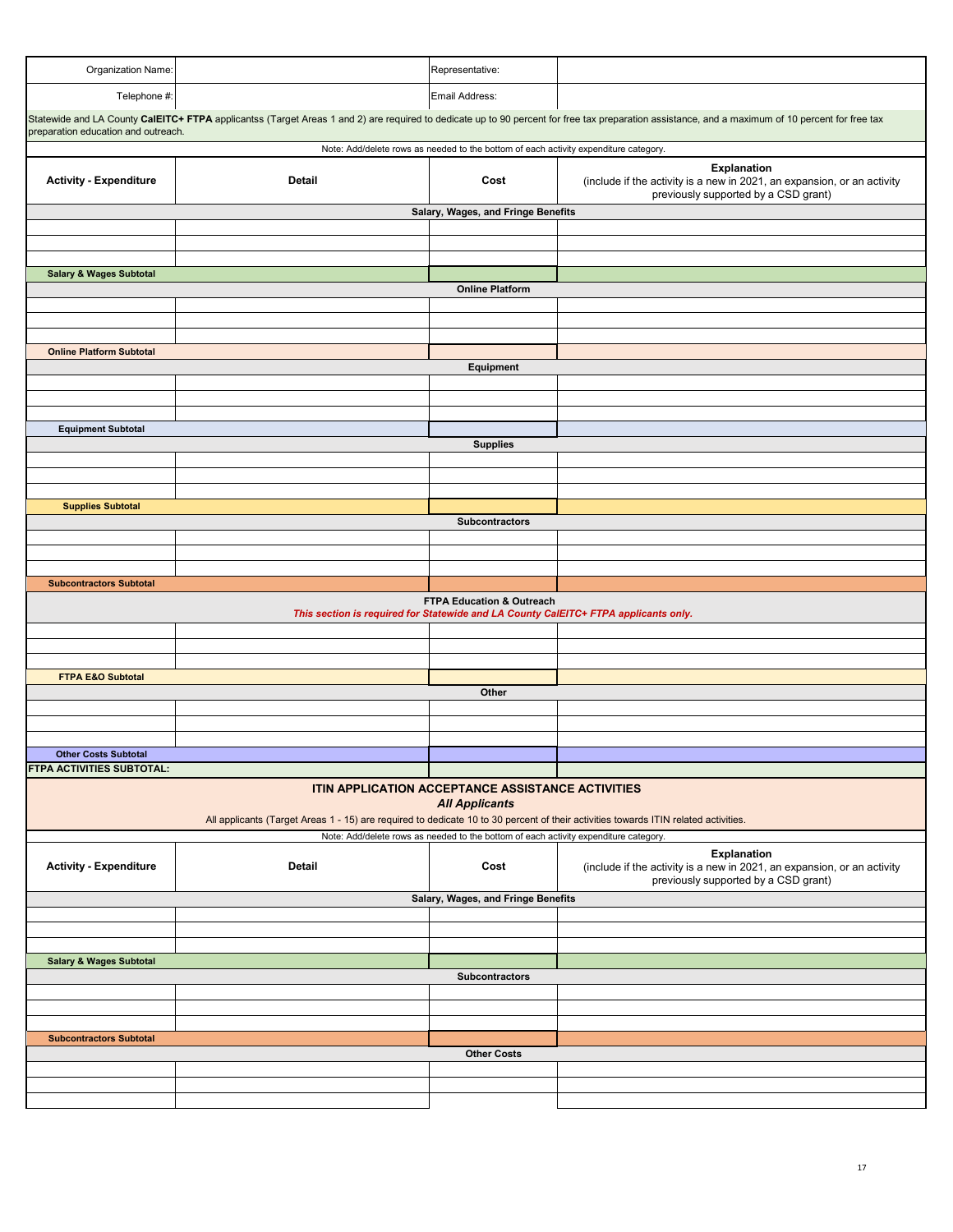| Organization Name:                           |                                                | Representative: |  |  |
|----------------------------------------------|------------------------------------------------|-----------------|--|--|
| Telephone #:                                 |                                                | Email Address:  |  |  |
| <b>Other Costs Subtotal</b>                  |                                                |                 |  |  |
| ITIN ASSISTANCE RELATED ACTIVITIES SUBTOTAL: |                                                |                 |  |  |
|                                              |                                                |                 |  |  |
|                                              | Subtotal E&O Activities Budget Amount          | \$12,750        |  |  |
|                                              | Subtotal FTPA Activities Budget Amount         |                 |  |  |
|                                              | Subtotal ITIN Related Activities Budget Amount |                 |  |  |
|                                              | <b>TOTAL BUDGET:</b>                           | \$12,750        |  |  |
|                                              | (Must Match Grant Amount)                      |                 |  |  |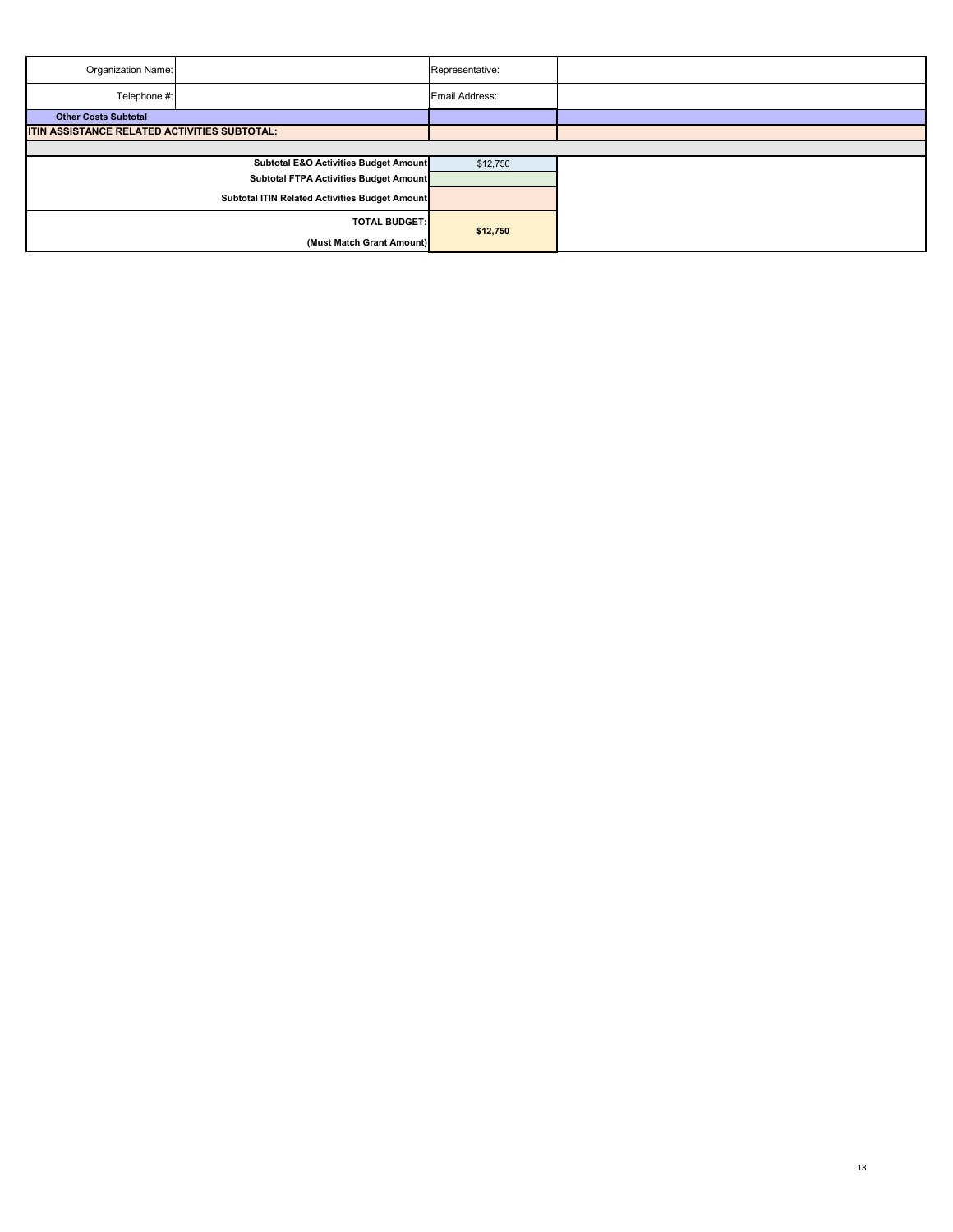| State of California                                                                              |                                                                                                                                                                                                                                                                                                 |               |                                                           |        |        |        |               |
|--------------------------------------------------------------------------------------------------|-------------------------------------------------------------------------------------------------------------------------------------------------------------------------------------------------------------------------------------------------------------------------------------------------|---------------|-----------------------------------------------------------|--------|--------|--------|---------------|
| DEPARTMENT OF COMMUNITY SERVICES AND DEVELOPMENT<br>CalEITC+ Education & Outreach Grant Timeline |                                                                                                                                                                                                                                                                                                 |               | <b>Organization Name:</b><br><b>Target Area (County):</b> |        |        |        |               |
| CSD 171TL (Rev. 10/2021)                                                                         |                                                                                                                                                                                                                                                                                                 |               |                                                           |        |        |        |               |
|                                                                                                  | 2021 CalEITC+ GRANT TIMELINE<br>Use this Timeline to include a brief description of Grant activities to be completed in the corresponding month. Activities must correspond to activities indicated in the Workplan.<br>You may add or delete extra space to each column and/or row, as needed. |               |                                                           |        |        |        |               |
| Activity                                                                                         | <b>Dec-21</b>                                                                                                                                                                                                                                                                                   | <b>Jan-22</b> | Feb-22                                                    | Mar-22 | Apr-22 | May-22 | <b>Jun-22</b> |
| Web                                                                                              |                                                                                                                                                                                                                                                                                                 |               |                                                           |        |        |        |               |
| <b>Social Media</b>                                                                              |                                                                                                                                                                                                                                                                                                 |               |                                                           |        |        |        |               |
| Canvassing                                                                                       |                                                                                                                                                                                                                                                                                                 |               |                                                           |        |        |        |               |
| <b>Media</b>                                                                                     |                                                                                                                                                                                                                                                                                                 |               |                                                           |        |        |        |               |
| <b>Collateral Messaging</b>                                                                      |                                                                                                                                                                                                                                                                                                 |               |                                                           |        |        |        |               |
| <b>Group Events</b>                                                                              |                                                                                                                                                                                                                                                                                                 |               |                                                           |        |        |        |               |
| <b>ITIN Application</b><br><b>Acceptance Assistance</b>                                          |                                                                                                                                                                                                                                                                                                 |               |                                                           |        |        |        |               |